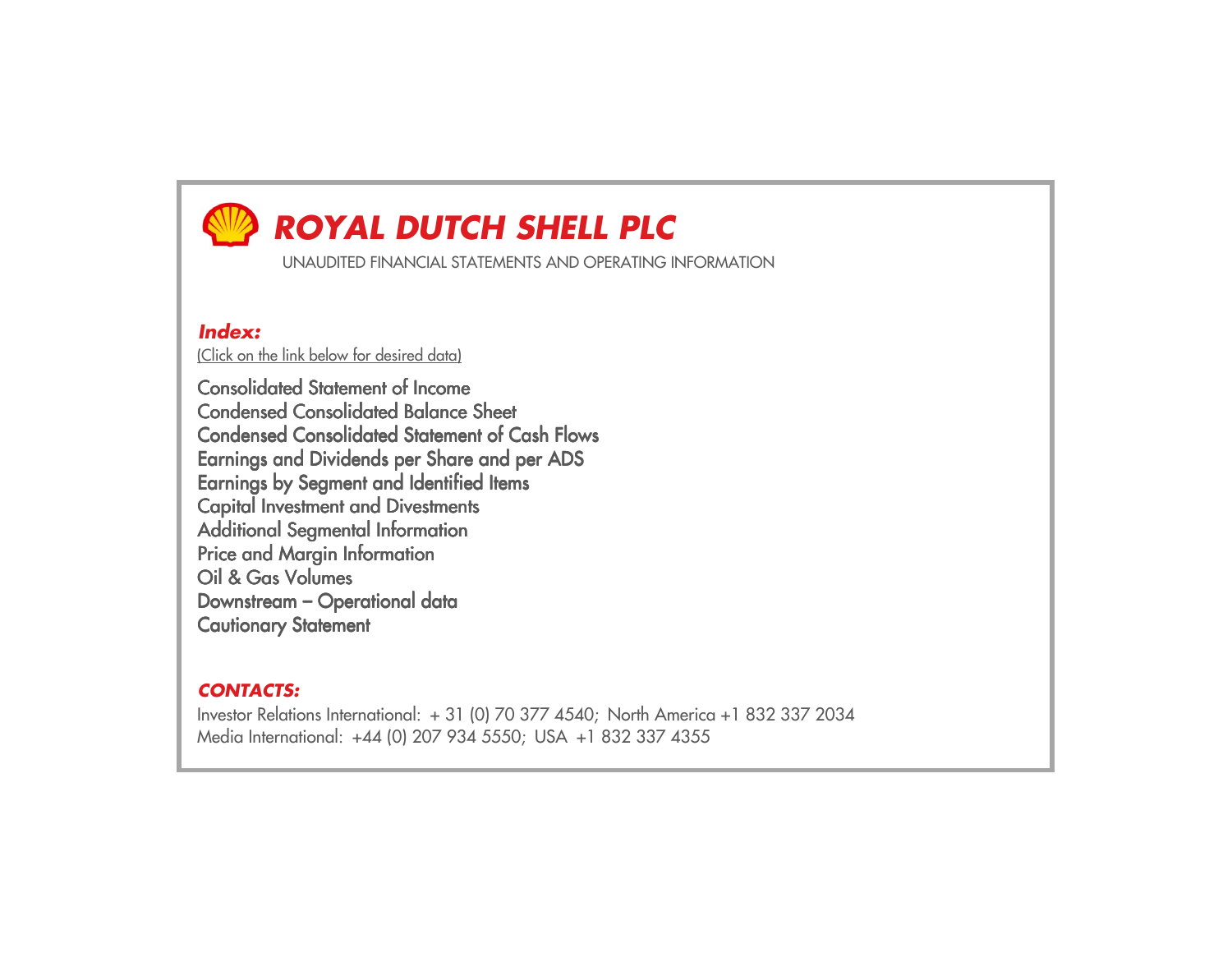

### *CONSOLIDATED STATEMENT OF INCOME*

*Back to Index*

|                                                                         |         |         |         |         |         |         |         |         |         |         |         |                         |         | <b>Full Year</b> |
|-------------------------------------------------------------------------|---------|---------|---------|---------|---------|---------|---------|---------|---------|---------|---------|-------------------------|---------|------------------|
| \$ million                                                              | 2012    | 2013    | 2014    | 2015    | Q1 2016 | Q2 2016 | Q3 2016 | Q4 2016 | 2016    | Q1 2017 |         | Q2 2017 Q3 2017 Q4 2017 |         | 2017             |
| Revenue                                                                 | 467.153 | 451.235 | 421.105 | 264.960 | 48.554  | 58.415  | 61.855  | 64.767  | 233.591 | 71.796  | 72.131  | 75,830                  | 85.422  | 305.179          |
| Share of profit of joint ventures and associates                        | 8.948   | 7.275   | 6.116   | 3.527   | 789     | 946     | 828     | 982     | 3.545   | 1.198   | 931     | 1.062                   | 1.034   | 4.225            |
| Interest and other income                                               | 5.599   | 1.089   | 4.123   | 3.669   | 389     | 910     | 255     | 1.343   | 2.897   | 317     | (360)   | 841                     | 1.668   | 2.466            |
| Total revenue and other income                                          | 481.700 | 459.599 | 431.344 | 272.156 | 49.732  | 60.271  | 62.938  | 67.092  | 240.033 | 73.31   | 72.702  | 77.733                  | 88.124  | 311.870          |
| Purchases                                                               | 369.725 | 353.199 | 327.278 | 194.644 | 33.286  | 40.362  | 43.398  | 45.528  | 162.574 | 51.266  | 53.237  | 54.849                  | 64.095  | 223.447          |
| Production and manufacturing expenses                                   | 26.215  | 28.386  | 30.038  | 28.095  | 6.765   | 8.076   | 6.890   | 6.703   | 28.434  | 6.658   | 6.934   | 6.497                   | 6.563   | 26.652           |
| Selling, distribution and administrative expenses                       | 14.465  | 14.675  | 13.965  | 11.956  | 3.106   | 3.227   | 2.856   | 2.912   | 12.101  | 2.412   | 2.394   | 2.750                   | 2.953   | 10.509           |
| Research and development                                                | 1.307   | 1.318   | 1.222   | 1.093   | 243     | 243     | 248     | 280     | 1.014   | 212     | 220     | 230                     | 260     | 922              |
| Exploration                                                             | 3.104   | 5.278   | 4.224   | 5.719   | 457     | 535     | 548     | 568     | 2.108   | 443     | 255     | 326                     | 921     | 1.945            |
| Depreciation, depletion and amortisation                                | 14.615  | 21.509  | 24.499  | 26.714  | 6.147   | 6.097   | 6.191   | 6.558   | 24.993  | 7.838   | 6.181   | 6.408                   | 5.796   | 26.223           |
| Interest expense                                                        | 1.757   | 1.642   | 1.804   | 1.888   | 370     | 770     | 948     | 1.115   | 3.203   | 1.112   | 935     | 1.011                   | 984     | 4.042            |
| <b>Total expenditure</b>                                                | 431.188 | 426.007 | 403.030 | 270.109 | 50.374  | 59.310  | 61.079  | 63.664  | 234.427 | 69.941  | 70.156  | 72.071                  | 81.572  | 293.740          |
| Income/(loss) before taxation                                           | 50.512  | 33.592  | 28.314  | 2.047   | (642)   | 961     | 1.859   | 3.428   | 5.606   | 3.370   | 2.546   | 5.662                   | 6.552   | 18.130           |
| Taxation                                                                | 23.552  | 17.066  | 13.584  | (153)   | (1.097) | (319)   | 425     | 1.820   | 829     | (274)   | 904     | 1.450                   | 2.615   | 4.695            |
| Income/(loss) for the period                                            | 26.960  | 16.526  | 14.730  | 2.200   | 455     | 1.280   | 1.434   | 1.608   | 4.777   | 3.644   | 1.642   | 4.212                   | 3.937   | 13.435           |
| Income/(loss) attributable to non-controlling interest                  | 248     | 155     | (144)   | 261     | (29)    | 105     | 59      | 67      | 202     | 106     | 97      | 125                     | 130     | 458              |
| Income/(loss) attributable to Royal Dutch Shell plc shareholders        | 26.712  | 16.371  | 14.874  | 1.939   | 484     | 1.175   | 1.375   | 1.541   | 4.575   | 3.538   | 1.545   | 4.087                   | 3.807   | 12.977           |
| <b>EARNINGS ON CCS BASIS</b>                                            |         |         |         |         |         |         |         |         |         |         |         |                         |         |                  |
| Income/(loss) attributable to Royal Dutch Shell plc shareholders        | 26.712  | 16.371  | 14.874  | 1.939   | 484     | 1.175   | 1.375   | 1.541   | 4.575   | 3.538   | 1.545   | 4.087                   | 3.807   | 12.977           |
| CCS adjustment for Downstream <sup>1</sup>                              | 452     | 374     | 4.167   | 1.903   | 330     | (936)   | 73      | (509)   | (1.042) | (157)   | 375     | (389)                   | (725)   | (896)            |
| CCS earnings attributable to shareholders                               | 27.164  | 16.745  | 19.041  | 3.842   | 814     | 239     | 1.448   | 1.032   | 3.533   | 3.381   | 1.920   | 3.698                   | 3.082   | 12.081           |
| Identified Items <sup>1</sup>                                           | 1.905   | (3.273) | (4.010) | (7.604) | (739)   | (806)   | (1.344) | (763)   | (3.652) | (373)   | (1.684) | (405)                   | (1.221) | (3.683)          |
| CCS earnings attributable to shareholders excluding identified<br>items | 25.259  | 20.018  | 23.051  | 11.446  | 1.553   | 1.045   | 2.792   | 1.795   | 7.185   | 3.754   | 3.604   | 4.103                   | 4.303   | 15.764           |

 $\mathcal{P}(\mathcal{P}(\mathcal{P}))$  is a set of the set of the set of the set of the set of the set of the set of the set of the set of the set of the set of the set of the set of the set of the set of the set of the set of the set of t

<sup>1</sup> Attributable to shareholders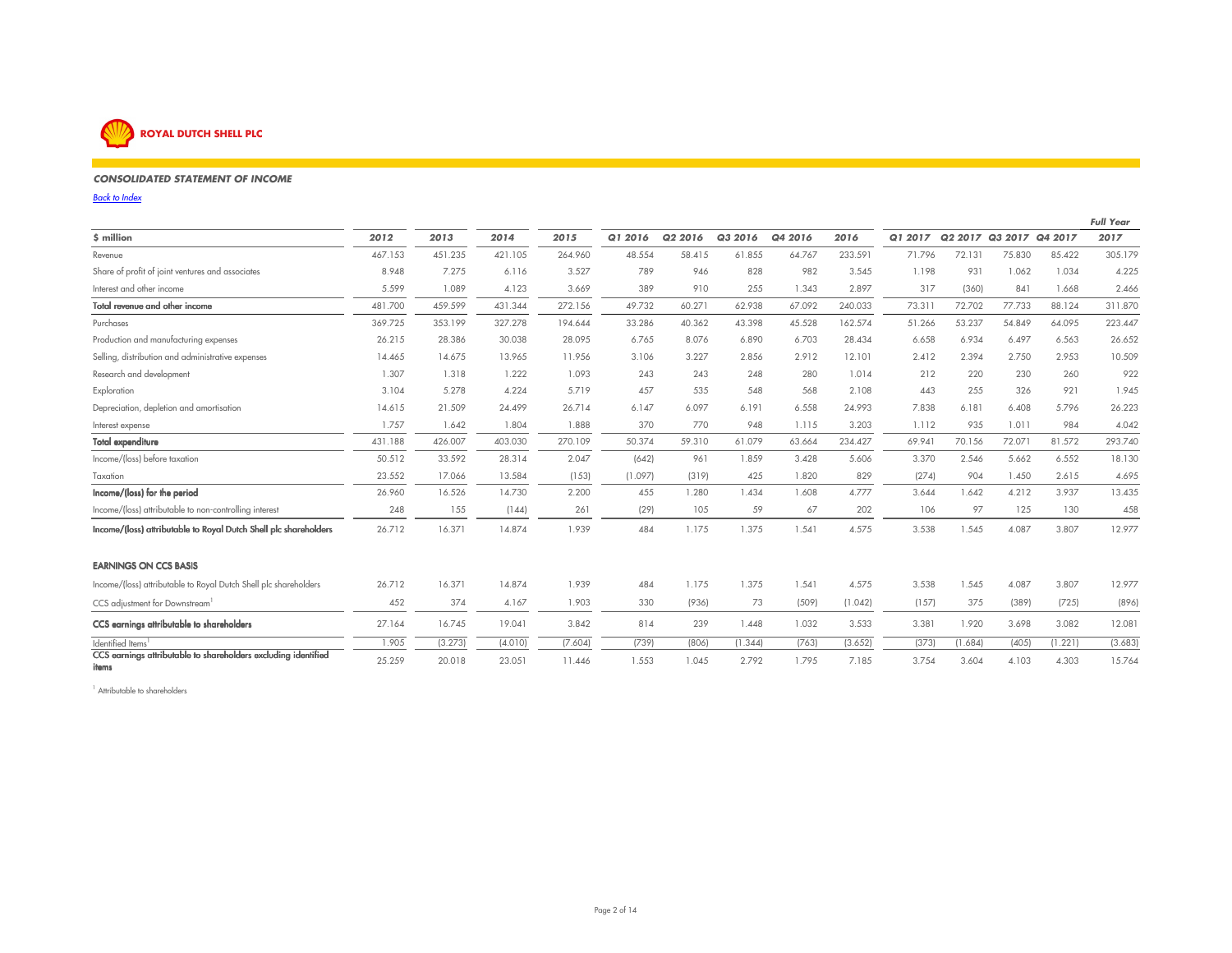

#### *CONDENSED CONSOLIDATED BALANCE SHEET*<sup>80</sup> <sup>90</sup> <sup>100</sup> <sup>110</sup> <sup>117</sup>

*Back to Index*

|                                                           | At the end of   | At the end of   | At the end of   | At the end of   |                 | At the end of   |                 |                 |                 |                 |                 | At the end of   |
|-----------------------------------------------------------|-----------------|-----------------|-----------------|-----------------|-----------------|-----------------|-----------------|-----------------|-----------------|-----------------|-----------------|-----------------|
| \$ million                                                | Q4 2012         | Q4 2013         | Q4 2014         | Q4 2015         | Q1 2016         | Q2 2016         | Q3 2016         | Q4 2016         | Q1 2017         | Q2 2017         | Q3 2017         | Q4 2017         |
| Assets                                                    |                 |                 |                 |                 |                 |                 |                 |                 |                 |                 |                 |                 |
| Non-current assets:                                       |                 |                 |                 |                 |                 |                 |                 |                 |                 |                 |                 |                 |
| Intangible assets                                         | 4.470           | 4.394           | 7.076           | 6.283           | 21.327          | 21.093          | 23.871          | 23.967          | 23.705          | 24.507          | 24.425          | 24.180          |
| Property, plant and equipment                             | 172.293         | 191.897         | 192.472         | 182.838         | 245.133         | 242.907         | 241.059         | 236.098         | 233.822         | 231.544         | 230.360         | 226.380         |
| Joint ventures and associates                             | 38.350          | 34.613          | 31.558          | 30.150          | 35.654          | 33.850          | 33.975          | 33.255          | 34.236          | 28.785          | 28.473          | 27.927          |
| Investments in securities                                 | 4.867           | 4.715           | 4.115           | 3.416           | 3.474           | 5.709           | 5.422           | 5.952           | 6.124           | 8.829           | 9.214           | 7.222           |
| Deferred tax                                              | 4.288           | 5.785           | 8.131           | 11.033          | 15.311          | 15.812          | 16.709          | 14.425          | 15.482          | 16.045          | 16.402          | 13.791          |
| Retirement benefits                                       | 2.301           | 3.574           | 1.682           | 4.362           | 3.108           | 1.645           | 785             | 1.456           | 2.513           | 4.403           | 3.451           | 2.799           |
| Trade and other receivables                               | 8.991           | 9.191           | 8.304           | 8.717           | 11.047          | 11.030          | 10.729          | 9.553           | 9.684           | 8.620           | 8.833           | 9.394           |
|                                                           | 235.560         | 254.169         | 253.338         | 246.799         | 335.054         | 332.046         | 332.550         | 324.706         | 325.566         | 322.733         | 321.158         | 311.693         |
| Current assets:                                           |                 |                 |                 |                 |                 |                 |                 |                 |                 |                 |                 |                 |
| Inventories                                               | 30.781          | 30.009          | 19.701          | 15.822          | 17.396          | 20.626          | 20.562          | 21.775          | 21.589          | 22.318          | 24.019          | 25.223          |
| Trade and other receivables                               | 65.403          | 63.638          | 58.470          | 45.784          | 47.872          | 49.547          | 46.552          | 45.664          | 44.201          | 41.742          | 47.206          | 49.869          |
| Cash and cash equivalents                                 | 18.550          | 9.696           | 21.607          | 31.752          | 11.019          | 15.222          | 19.984          | 19.130          | 19.595          | 23.992          | 20.699          | 20.312          |
|                                                           | 114.734         | 103.343         | 99.778          | 93.358          | 76.287          | 85.395          | 87.098          | 86.569          | 85.385          | 88.052          | 91.924          | 95.404          |
| <b>Total assets</b>                                       | 350.294         | 357.512         | 353.116         | 340.157         | 411.341         | 417.441         | 419.648         | 411.275         | 410.951         | 410.785         | 413.082         | 407.097         |
| <b>Liabilities</b>                                        |                 |                 |                 |                 |                 |                 |                 |                 |                 |                 |                 |                 |
| Non-current liabilities:                                  |                 |                 |                 |                 |                 |                 |                 |                 |                 |                 |                 |                 |
| Debt                                                      | 29.921          | 36.218          | 38.332          | 52.849          | 73.005          | 79.466          | 86.637          | 82.992          | 83.009          | 80.731          | 79.681          | 73.870          |
| Trade and other payables                                  | 4.175           | 4.065           | 3.582           | 4.528           | 3.917           | 4.393           | 4.602           | 6.925           | 6.801           | 5.471           | 5.240           | 4.428           |
| Deferred tax                                              | 10.312          | 11.943          | 12.052          | 8.976           | 16.677          | 15.904          | 15.090          | 15.274          | 14.773          | 14.570          | 14.396          | 13.007          |
| Retirement benefits                                       | 15.290          | 11.182          | 16.318          | 12.587          | 13.516          | 15.882          | 17.672          | 14.130          | 13.062          | 13.031          | 12.229          | 13.247          |
| Decommissioning and other provisions                      | 17.435          | 19.698          | 23.834          | 26.148          | 32.710          | 31.825          | 31.981          | 29.618          | 29.770          | 29.480          | 28.083          | 24.966          |
|                                                           | 77.133          | 83.106          | 94.118          | 105.088         | 139.825         | 147.470         | 155.982         | 148.939         | 147.415         | 143.283         | 139.629         | 129.518         |
| Current liabilities:                                      |                 |                 |                 |                 |                 |                 |                 |                 |                 |                 |                 |                 |
| Debt                                                      | 7.833           | 8.344           | 7.208           | 5.530           | 7.868           | 10.863          | 11.192          | 9.484           | 8.620           | 9.616           | 8.675           | 11.795          |
| Trade and other payables                                  | 72.839          | 70.112          | 64.864          | 52.770          | 51.069          | 52.669          | 49.882          | 53.417          | 49.553          | 48.518          | 52.590          | 56.663          |
| Taxes payable                                             | 12.684          | 11.173          | 9.797           | 8.233           | 10.387          | 8.291           | 8.454           | 6.685           | 8.777           | 9.043           | 9.478           | 7.250           |
| Retirement benefits                                       | 402             | 382             | 377             | 350             | 401             | 392             | 373             | 455             | 443             | 446             | 422             | 594             |
| Decommissioning and other provisions                      | 3.221<br>96.979 | 3.247<br>93.258 | 3.966<br>86.212 | 4.065<br>70.948 | 3.777<br>73.502 | 5.250<br>77.465 | 5.036<br>74.937 | 3.784<br>73.825 | 3.390<br>70.783 | 3.622<br>71.245 | 3.755<br>74.920 | 3.465<br>79.767 |
|                                                           |                 |                 |                 |                 |                 |                 |                 |                 |                 |                 |                 |                 |
| <b>Total liabilities</b>                                  | 174.112         | 176.364         | 180.330         | 176.036         | 213.327         | 224.935         | 230.919         | 222.764         | 218.198         | 214.528         | 214.549         | 209.285         |
| Equity attributable to Royal Dutch Shell plc shareholders | 174.749         | 180.047         | 171.966         | 162.876         | 196.521         | 190.670         | 186.886         | 186.646         | 190.817         | 193.042         | 195.026         | 194.356         |
| Non-controlling interest                                  | 1.433           | 1.101           | 820             | 1.245           | 1.493           | 1.836           | 1.843           | 1.865           | 1.936           | 3.215           | 3.507           | 3.456           |
| <b>Total equity</b>                                       | 176.182         | 181.148         | 172.786         | 164.121         | 198.014         | 192.506         | 188.729         | 188.511         | 192.753         | 196.257         | 198.533         | 197.812         |
| <b>Total liabilities and equity</b>                       | 350.294         | 357.512         | 353.116         | 340.157         | 411.341         | 417.441         | 419.648         | 411.275         | 410.951         | 410.785         | 413.082         | 407.097         |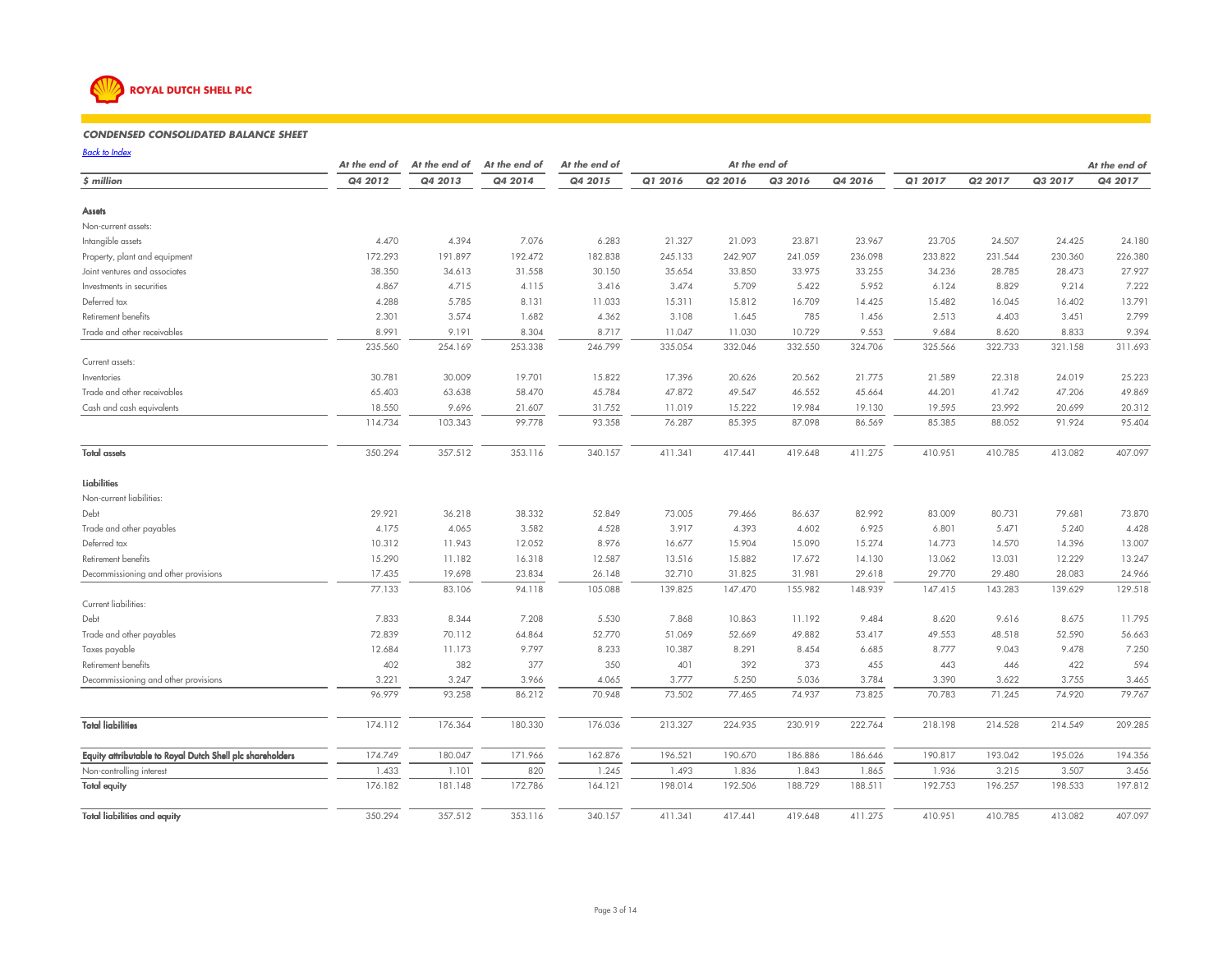# **ROYAL DUTCH SHELL PLC**

#### *CONDENSED CONSOLIDATED STATEMENT OF CASH FLOWS*<sup>80</sup> <sup>90</sup> <sup>100</sup> <sup>110</sup> <sup>112</sup>

*Back to Index*

|                                                                                 |          |          |          |          |          |         |                          |         |          |                |                         |         |         | <b>Full Year</b> |
|---------------------------------------------------------------------------------|----------|----------|----------|----------|----------|---------|--------------------------|---------|----------|----------------|-------------------------|---------|---------|------------------|
| \$ million                                                                      | 2012     | 2013     | 2014     | 2015     | Q1 2016  |         | Q2 2016 Q3 2016 Q4 2016  |         | 2016     | Q1 2017        | Q2 2017 Q3 2017 Q4 2017 |         |         | 2017             |
| Income/(loss) for the period                                                    | 26.960   | 16.526   | 14.730   | 2.200    | 455      | 1.280   | 1.434                    | 1.608   | 4.777    | 3.644          | 1.642                   | 4.212   | 3.937   | 13.435           |
| Adjustment for:                                                                 |          |          |          |          |          |         |                          |         |          |                |                         |         |         |                  |
| Current tax                                                                     | 22.722   | 18.582   | 13.757   | 7.058    | 753      | 119     | 618                      | 1.241   | 2.731    | 1.882          | 1.508                   | 1.734   | 1.467   | 6.591            |
| Interest expense (net)                                                          | 1.543    | 1.448    | 1.598    | 1.529    | 272      | 671     | 829                      | 980     | 2.752    | 952            | 757                     | 839     | 817     | 3.365            |
| Depreciation, depletion and amortisation                                        | 14.615   | 21.509   | 24.499   | 26.714   | 6.147    | 6.097   | 6.191                    | 6.558   | 24.993   | 7.838          | 6.181                   | 6.408   | 5.795   | 26.222           |
| Net losses/(gains) on sale and revaluation of non-current assets and businesses | (4.228)  | (382)    | (3.212)  | (3.460)  | (175)    | (535)   | (193)                    | (1.238) | (2.141)  | 70             | 68                      | (459)   | (1.319) | (1.640)          |
| Decrease/(increase) in working capital                                          | 3.391    | 2.988    | 6.405    | 5.521    | (3.909)  | (2.474) | 742                      | (648)   | (6.289)  | (1.828)        | 2.258                   | (2.467) | (1.121) | (3.158)          |
| Share of profit of joint ventures and associates                                | (8.948)  | (7.275)  | (6.116)  | (3.527)  | (789)    | (946)   | (828)                    | (982)   | (3.545)  | (1.198)        | (931)                   | (1.062) | (1.034) | (4.225)          |
| Dividends received from joint ventures and associates                           | 10.573   | 7.117    | 6.902    | 4.627    | 688      | 964     | 702                      | 1.466   | 3.820    | 776            | 1.493                   | 1.082   | 1.647   | 4.998            |
| Deferred tax, retirement benefits, decommissioning and other provisions         | 341      | (2.701)  | (1.720)  | (5.827)  | (1.755)  | (533)   | 387                      | 1.078   | (823)    | (2.039)        | (876)                   | (1.158) | 155     | (3.918)          |
| · Other                                                                         | 201      | 2.937    | 2.500    | 2.648    | (292)    | (346)   | (435)                    | (153)   | (1.226)  | 501            | 521                     | (31)    | (704)   | 287              |
| Tax paid                                                                        | (21.030) | (20.309) | (14.299) | (7.673)  | (734)    | (2.005) | (955)                    | (740)   | (4.434)  | (1.090)        | (1.336)                 | (1.516) | (2.365) | (6.307)          |
| Cash flow from operating activities                                             | 46.140   | 40.440   | 45.044   | 29.810   | 661      | 2.292   | 8.492                    | 9.170   | 20.615   | 9.508          | 11.285                  | 7.582   | 7.275   | 35.650           |
| Capital expenditure                                                             | (33.184) | (39.975) | (31.676) | (26.131) | (5.324)  | (5.796) | (5.282)                  | (5.714) | (22.116) | (4.306)        | (5.660)                 | (5.018) | (5.861) | (20.845)         |
| Acquisition of BG Group plc, net of cash and cash equivalents assumed           | $\sim$   | $\sim$   | $\sim$   | $\sim$   | (11.421) | $\sim$  | ÷.                       | $\sim$  | (11.421) | $\sim$         | $\sim$                  | $\sim$  | $\sim$  |                  |
| Investments in joint ventures and associates                                    | (3.028)  | (1.538)  | (1.426)  | (896)    | (332)    | (216)   | (255)                    | (527)   | (1.330)  | (194)          | (157)                   | (42)    | (202)   | (595)            |
| Proceeds from sale of property, plant and equipment and businesses              | 6.346    | 1.212    | 9.873    | 4.720    | 46       | 516     | 204                      | 1.306   | 2.072    | 122            | 5.584                   | 236     | 2.866   | 8.808            |
| Proceeds from sale of joint ventures and associates                             | 698      | 538      | 4.163    | 276      | 16       | 23      | 115                      | 1.411   | 1.565    | $\overline{1}$ | 1.081                   | 874     | 221     | 2.177            |
| Interest received                                                               | 193      | 175      | 174      | 288      | 136      | 93      | 65                       | 176     | 470      | 123            | 207                     | 237     | 157     | 724              |
| Other                                                                           | 522      | (558)    | (765)    | (664)    | (37)     | (70)    | (15)                     | (81)    | (203)    | (70)           | (183)                   | (199)   | 2.154   | 1.702            |
| Cash flow from investing activities                                             | (28.453) | (40.146) | (19.657) | (22.407) | (16.916) | (5.450) | (5.168)                  | (3.429) | (30.963) | (4.324)        | 872                     | (3.912) | (665)   | (8.029)          |
| Net increase/(decrease) in debt with maturity period within three months        | (165)    | 3.126    | (3.332)  | (586)    | 873      | 1.870   | (3.126)                  | 23      | (360)    | (290)          | (578)                   | (544)   | 543     | (869)            |
| Other debt:                                                                     |          |          |          |          |          |         |                          |         |          |                |                         |         |         |                  |
| - New borrowings                                                                | 5.108    | 9.146    | 7.778    | 21.500   | 264      | 9.472   | 8.219                    | 189     | 18.144   | 364            | 247                     | 29      | 120     | 760              |
| Repayments                                                                      | (4.960)  | (6.877)  | (4.089)  | (6.023)  | (1.969)  | (972)   | (442)                    | (3.327) | (6.710)  | (1.322)        | (3.593)                 | (2.702) | (4.103) | (11.720)         |
| Interest paid                                                                   | (1.428)  | (1.307)  | (1.480)  | (1.742)  | (534)    | (725)   | (606)                    | (1.073) | (2.938)  | (850)          | (1.002)                 | (858)   | (840)   | (3.550)          |
| Change in non-controlling interest                                              | 23       | (51)     | 989      | 598      | 422      | 397     | $\overline{\phantom{a}}$ | 291     | 1.110    | $\mathcal{P}$  | 6                       | 279     | 6       | 293              |
| Cash dividends paid to:                                                         |          |          |          |          |          |         |                          |         |          |                |                         |         |         |                  |
| - Royal Dutch Shell plc shareholders                                            | (7.390)  | (7.198)  | (9.444)  | (9.370)  | (2.258)  | (2.436) | (2.660)                  | (2.323) | (9.677)  | (2.654)        | (2.941)                 | (3.016) | (2.266) | (10.877)         |
| - Non-controlling interest                                                      | (292)    | (252)    | (116)    | (117)    | (35)     | (34)    | (39)                     | (72)    | (180)    | (31)           | (165)                   | (113)   | (97)    | (406)            |
| Repurchases of shares                                                           | (1.492)  | (5.000)  | (3.328)  | (409)    |          |         |                          | ÷       |          |                |                         |         |         |                  |
| Shares held in trust:                                                           |          |          |          |          |          |         |                          |         |          |                |                         |         |         |                  |
| - Net sales/(purchases) and dividends received                                  | (34)     | (565)    | 232      | (39)     | (4)      | 6       | 13                       | (175)   | (160)    | (60)           | 7                       | (221)   | (443)   | (717)            |
| Cash flow from financing activities                                             | (10.630) | (8.978)  | (12.790) | 3.812    | (3.241)  | 7.578   | 1.359                    | (6.467) | (771)    | (4.841)        | (8.019)                 | (7.146) | (7.080) | (27.086)         |
| Currency translation differences relating to cash and cash equivalents          | 201      | (170)    | (686)    | (1.070)  | (1.237)  | (217)   | 79                       | (128)   | (1.503)  | 122            | 259                     | 183     | 83      | 647              |
| Increase/(decrease) in cash and cash equivalents                                | 7.258    | (8.854)  | 11.911   | 10.145   | (20.733) | 4.203   | 4.762                    | (854)   | (12.622) | 465            | 4.397                   | (3.293) | (387)   | 1.182            |
| Cash and cash equivalents at beginning of period                                | 11.292   | 18.550   | 9.696    | 21.607   | 31.752   | 11.019  | 15.222                   | 19.984  | 31.752   | 19.130         | 19.595                  | 23.992  | 20.699  | 19.130           |
| Cash and cash equivalents at end of period                                      | 18.550   | 9.696    | 21.607   | 31.752   | 11.019   | 15.222  | 19.984                   | 19.130  | 19.130   | 19.595         | 23.992                  | 20.699  | 20.312  | 20.312           |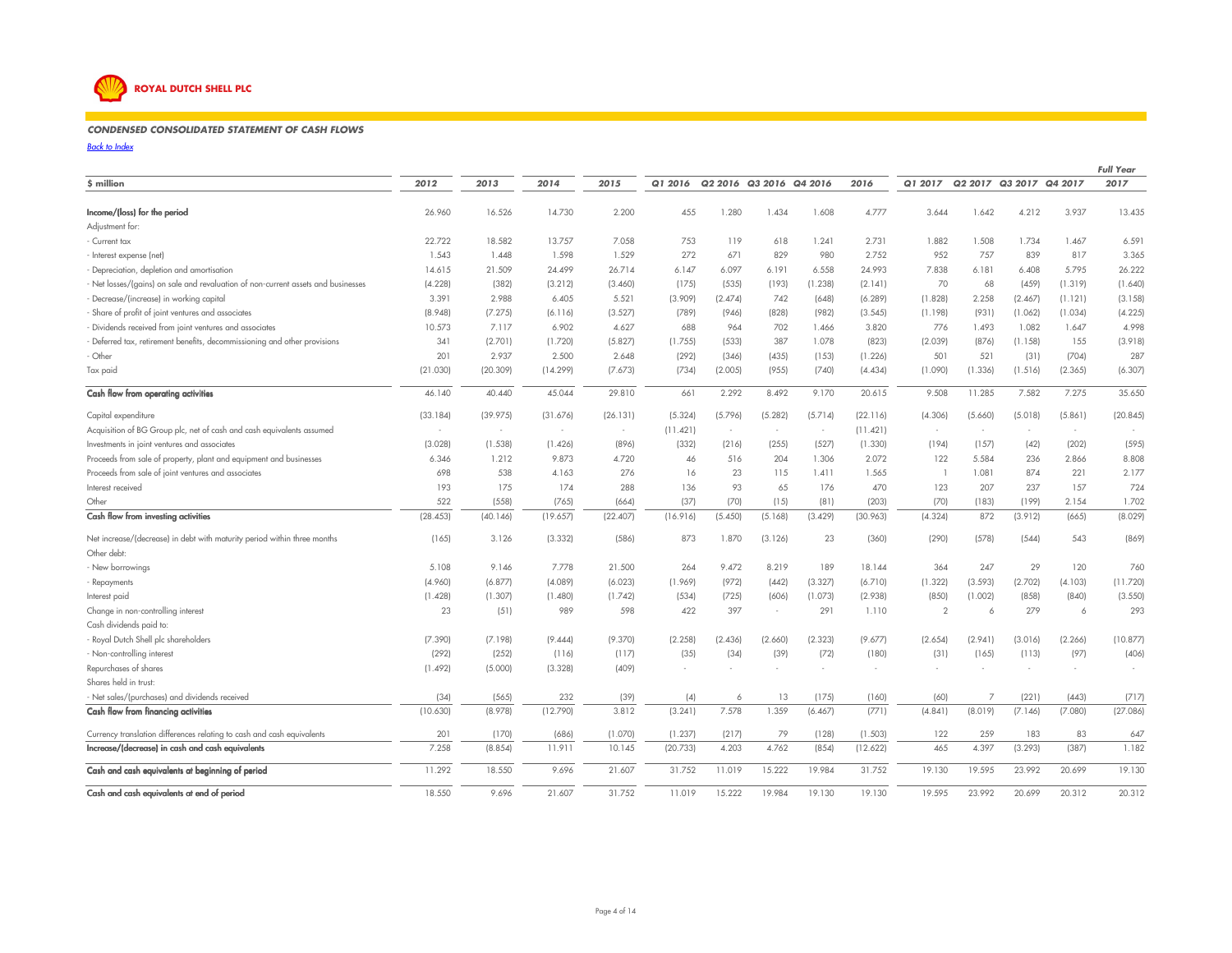

#### *EARNINGS AND DIVIDENDS PER SHARE*<sup>80</sup> <sup>90</sup> <sup>100</sup> <sup>110</sup> <sup>52</sup>

*Back to Index* $\mathbf{x}$ 

| <b>Back to Index</b>                                        |          |          |          |                |          |          |          |          |          |          |                         |          |          | <b>Full Year</b> |
|-------------------------------------------------------------|----------|----------|----------|----------------|----------|----------|----------|----------|----------|----------|-------------------------|----------|----------|------------------|
|                                                             | 2012     | 2013     | 2014     | 2015           | Q1 2016  | Q2 2016  | Q3 2016  | Q4 2016  | 2016     | Q1 2017  | Q2 2017 Q3 2017 Q4 2017 |          |          | 2017             |
| Dividends per share $(\$)^1$                                | 1,72     | 1,80     | 1,88     | 1,88           | 0,47     | 0,47     | 0,47     | 0,47     | 1,88     | 0,47     | 0,47                    | 0,47     | 0,47     | 1,88             |
| Basic earnings per share (\$)                               |          |          |          |                |          |          |          |          |          |          |                         |          |          |                  |
| Earnings per share                                          | 4,27     | 2,60     | 2,36     | 0,31           | 0,07     | 0,15     | 0,17     | 0,19     | 0,58     | 0,43     | 0,19                    | 0,50     | 0,46     | 1,58             |
| CCS earnings per share                                      | 4,34     | 2,66     | 3,02     | 0,61           | 0,11     | 0,03     | 0,18     | 0,13     | 0,45     | 0,41     | 0,23                    | 0,45     | 0,37     | 1,47             |
| CCS earnings per share excluding identified items           | 4,04     | 3,18     | 3,65     | 1,81           | 0,22     | 0,13     | 0,35     | 0,22     | 0,92     | 0,46     | 0.44                    | 0,50     | 0,52     | 1,92             |
| Diluted earnings per share (\$)                             |          |          |          |                |          |          |          |          |          |          |                         |          |          |                  |
| Earnings per share                                          | 4,26     | 2,60     | 2,36     | 0,30           | 0,07     | 0,15     | 0,17     | 0,19     | 0,58     | 0,43     | 0,19                    | 0,49     | 0,46     | 1,56             |
| CCS earnings per share                                      | 4,33     | 2,66     | 3,02     | 0,60           | 0,11     | 0,03     | 0,18     | 0,13     | 0,45     | 0,41     | 0,23                    | 0,44     | 0,37     | 1,46             |
| CCS earnings per share excluding identified items           | 4,03     | 3,18     | 3,65     | 1,79           | 0,21     | 0,13     | 0,34     | 0,22     | 0,91     | 0,46     | 0,43                    | 0,49     | 0,52     | 1,90             |
| <b>EARNINGS AND DIVIDENDS PER ADS<sup>2</sup></b>           |          |          |          |                |          |          |          |          |          |          |                         |          |          |                  |
| Dividends per ADS (\$)                                      | 3,44     | 3,60     | 3,76     | 3,76           | 0,94     | 0,94     | 0,94     | 0,94     | 3,76     | 0,94     | 0,94                    | 0,94     | 0,94     | 3,76             |
| Basic earnings per ADS (\$)                                 |          |          |          |                |          |          |          |          |          |          |                         |          |          |                  |
| Earnings per share                                          | 8,54     | 5,20     | 4,72     | 0,62           | 0,14     | 0,30     | 0,34     | 0,38     | 1,16     | 0,86     | 0,38                    | 1,00     | 0,92     | 3,16             |
| CCS earnings per share                                      | 8,68     | 5,32     | 6,04     | 1,22           | 0,22     | 0,06     | 0,36     | 0,26     | 0,90     | 0,82     | 0,46                    | 0,90     | 0,74     | 2,94             |
| CCS earnings per share excluding identified items           | 8,08     | 6,36     | 7,30     | 3,62           | 0.44     | 0,26     | 0.70     | 0.44     | 1,84     | 0,92     | 0.88                    | 1,00     | 1,04     | 3,84             |
| Diluted earnings per share (\$)                             |          |          |          |                |          |          |          |          |          |          |                         |          |          |                  |
| Earnings per share                                          | 8,52     | 5,20     | 4,72     | 0,60           | 0,14     | 0,30     | 0,34     | 0,38     | 1,16     | 0,86     | 0,38                    | 0,98     | 0,92     | 3,12             |
| CCS earnings per share                                      | 8,66     | 5,32     | 6,04     | 1,20           | 0,22     | 0,06     | 0,36     | 0,26     | 0,90     | 0,82     | 0,46                    | 0,88     | 0,74     | 2,92             |
| CCS earnings per share excluding identified items           | 8,06     | 6,36     | 7,30     | 3,58           | 0,42     | 0,26     | 0,68     | 0,44     | 1,82     | 0,92     | 0,86                    | 0,98     | 1,04     | 3,80             |
| Shares (Millions) $3$                                       |          |          |          |                |          |          |          |          |          |          |                         |          |          |                  |
| Weighted average number of shares as the basis for:         |          |          |          |                |          |          |          |          |          |          |                         |          |          |                  |
| Basic earnings per share                                    | 6.261,19 | 6.291.13 | 6.311,49 | 6.320,32       | 7.173,40 | 8.000,03 | 8.054,25 | 8.101,80 | 7.833,71 | 8.154.81 | 8.212,88                | 8.249,61 | 8.274,57 | 8.223,37         |
| Diluted earnings per share                                  | 6.267,84 | 6.293,38 | 6.311,61 | 6.393,75       | 7.230,36 | 8.053,32 | 8.107,70 | 8.170,08 | 7.891,67 | 8.222,89 | 8.292,29                | 8.324,89 | 8.354,48 | 8.298,99         |
| Shares outstanding at the end of the period                 | 6.305,87 | 6.295,42 | 6.295,04 | 6.397,52       | 7.997,85 | 8.048,09 | 8.092,65 | 8.145,34 | 8.145,34 | 8.210,87 | 8.244,95                | 8.271,51 | 8.312,76 | 8.312,76         |
| Number of shares repurchased <sup>4</sup>                   | 43,70    | 144,88   | 87.71    | 12,72          |          |          |          |          |          |          |                         |          |          |                  |
| Number of shares issued as scrip dividend                   | 103,84   | 125,62   | 64,57    | 96,34          | 65,70    | 50,55    | 44,05    | 58,95    | 219,25   | 47.79    | 33,92                   | 33,80    | 52,72    | 168,23           |
| Number of shares issued for the acquisition of BG Group plc |          |          |          | $\overline{a}$ | 1.523,80 |          |          |          | 1.523,80 |          |                         |          |          |                  |
| Scrip dividend reference share price (\$)                   | 34,33    | 32,96    | 37,16    | 27,00          | 22,46    | 24,55    | 25,11    | 24,75    | 24,22    | 26,14    | 27,53                   | 27,73    | 30,93    | 28,08            |

<sup>1</sup> Dividend declared in respect of the relevant quarter

 $^2$  Each American Depositary Share (ADS) represents two Royal Dutch Shell plc ordinary shares.

<sup>3</sup> Royal Dutch Shell plc ordinary shares of  $\epsilon$  0.07 each.<br><sup>4</sup> Shares repurchased based on the trading date.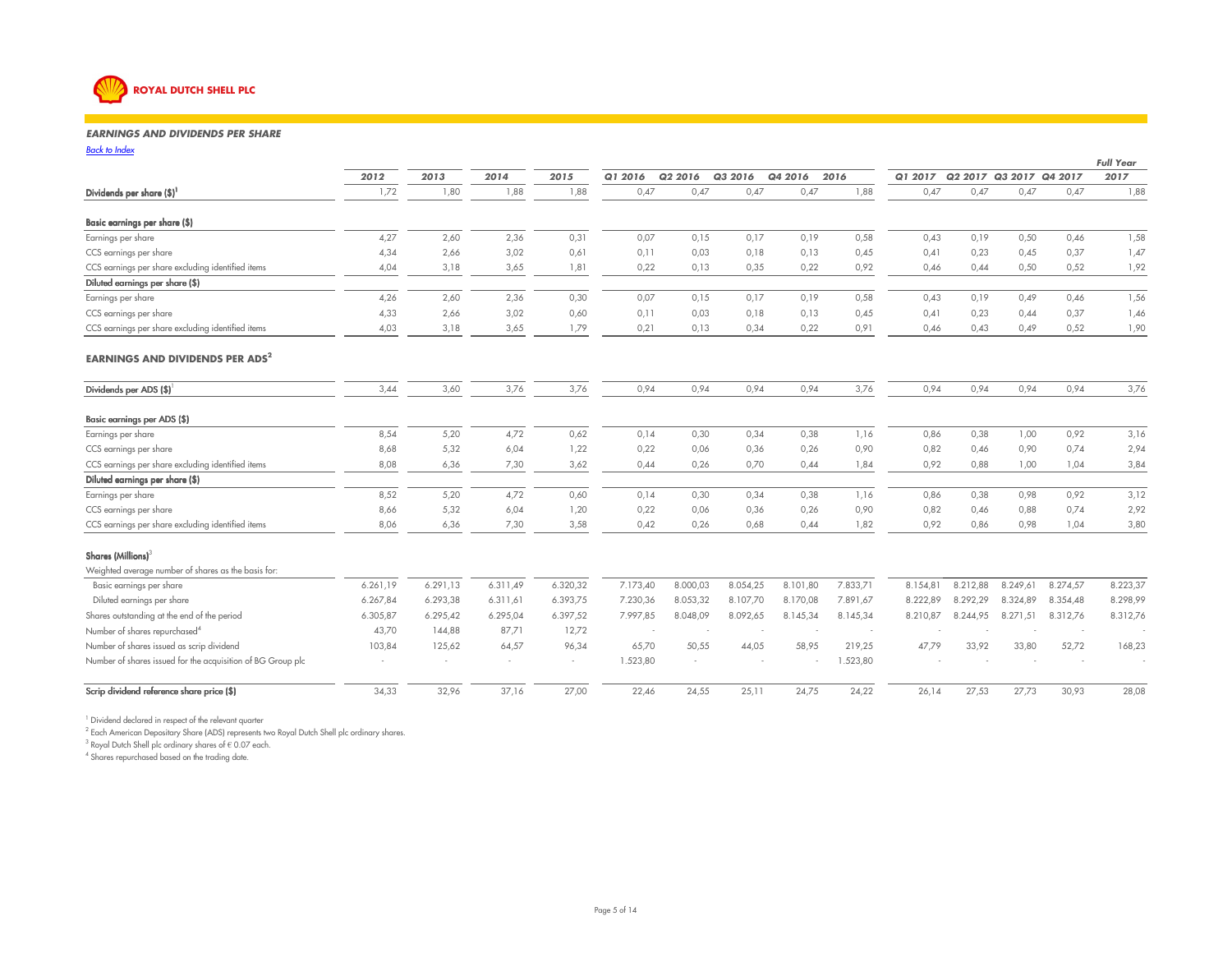

Impact on CCS earnings attributable to shareholders

#### *EARNINGS BY SEGMENT AND IDENTIFIED ITEMS* $\mathcal{S}$

### *Back to Index*

Earnings by segment *Full Year*2017 **\$ million** $\overline{2012}$   $\overline{2013}$   $\overline{2014}$   $\overline{2015}$   $\overline{Q12016}$   $\overline{Q22016}$   $\overline{Q32016}$   $\overline{Q42016}$   $\overline{2016}$   $\overline{Q12017}$   $\overline{Q22017}$   $\overline{Q32017}$   $\overline{Q42017}$ Integrated Gas 10.990 8.998 10.610 3.170 <sup>905</sup> <sup>982</sup> <sup>614</sup> <sup>28</sup> 2.529 1.822 1.191 1.217 <sup>848</sup> 5.078UpstreamEurope 4.228 3.430 2.552 1.082 (86) (820) <sup>12</sup> <sup>495</sup> (399) <sup>309</sup> (138) <sup>27</sup> 1.560 1.7581.097 Asia 2.320 2.014 1.644 <sup>77</sup> (18) (83) <sup>91</sup> (113) (123) <sup>251</sup> <sup>284</sup> <sup>85</sup> <sup>477</sup> 1.097Oceaniaa and  $280$  (1)  $\rightarrow$  -  $\rightarrow$  -  $\rightarrow$  -  $\rightarrow$  -  $\rightarrow$  -  $\rightarrow$  -  $\rightarrow$  -  $\rightarrow$  -  $\rightarrow$  -  $\rightarrow$  -  $\rightarrow$ Africa 3.452 1.811 1.912 1.779 (92) <sup>34</sup> <sup>269</sup> (139) <sup>72</sup> <sup>69</sup> <sup>176</sup> <sup>394</sup> 1.124 1.763 $(2.494)$ North America <sup>771</sup> (2.862) (485) (10.448) (1.153) (1.061) (917) <sup>56</sup> (3.075) (1.166) (520) <sup>46</sup> (854) (2.494) South America <sup>203</sup> (752) (392) (1.323) (1) (44) <sup>160</sup> (264) (149) <sup>7</sup> (346) <sup>23</sup> (257) (573) Upstream 11.254 3.640 5.231 (8.833) (1.350) (1.974) (385) <sup>35</sup> (3.674) (530) (544) <sup>575</sup> 2.050 1.551 Downstream (CCS basis)Refining & Trading (1.142) 4.104 <sup>181</sup> <sup>509</sup> (42) (72) <sup>576</sup> <sup>870</sup> <sup>193</sup> <sup>571</sup> <sup>19</sup> 1.6533.923 Marketing 3.136 4.550 1.113 <sup>981</sup> 1.117 1.153 4.364 <sup>895</sup> 1.376 1.104 <sup>548</sup> 3.9235.576 Oil Products 4.008 2.026 1.994 8.654 1.294 1.490 1.075 1.081 4.940 1.765 1.569 1.675 <sup>567</sup> 5.5762.682 **Chemicals**  1.374 1.843 1.417 1.589 <sup>406</sup> <sup>227</sup> <sup>521</sup> <sup>494</sup> 1.648 <sup>815</sup> <sup>588</sup> <sup>730</sup> <sup>549</sup> 2.6828.258 Downstream (CCS basis) 5.382 3.869 3.411 10.243 1.700 1.717 1.596 1.575 6.588 2.580 2.157 2.405 1.116 8.258 Corporate (203) <sup>372</sup> (156) (425) (456) (423) (306) (566) (1.751) (410) (774) (394) (838) (2.416) Less : Non-controlling interest (259) (134) (55) (313) <sup>15</sup> (63) (71) (40) (159) (81) (110) (105) (94) (390) CCS earnings attributable to shareholders 27.164 16.745 19.041 3.842 <sup>814</sup> <sup>239</sup> 1.448 1.032 3.533 3.381 1.920 3.698 3.082 12.081Summary of identified items *Full Year* **\$ million**2012 2013 2014 2015 Q1 2016 Q2 2016 Q3 2016 Q4 2016 2016 Q1 2017 Q2 2017 Q3 2017 Q4 2017 2017 Integrated Gas 1.576 (1) <sup>278</sup> (1.887) (89) <sup>114</sup> (317) (879) (1.171) <sup>641</sup> <sup>22</sup> (65) (788) (190) UpstreamEurope (216) <sup>37</sup> <sup>337</sup> <sup>263</sup> (21) (597) <sup>140</sup> (40) (518) <sup>86</sup> (331) (67) 1.065 <sup>753</sup>166 Asia - (43) (114) (175) (3) (24) (15) (246) (288) - - (44) <sup>210</sup> <sup>166</sup>Oceania <sup>1</sup> - - - - - - - - - - - - - Africa <sup>489</sup> (297) <sup>262</sup> 1.384 (5) (11) <sup>86</sup> (8) <sup>62</sup> (90) (8) (98) <sup>389</sup> <sup>193</sup> $(2.536)$ North America <sup>287</sup> (2.701) (1.605) (7.382) (52) (354) (478) <sup>404</sup> (480) (1.136) (361) <sup>42</sup> (1.081) (2.536) South America- - - - - - - - (403) (668) 168 337 (122) (129) 254 70 (183) 180 (183) (116) (183) (116) Upstream <sup>561</sup> (3.004) (1.523) (6.578) <sup>87</sup> (649) (389) (19) (970) (1.070) (883) <sup>13</sup> <sup>400</sup> (1.540) Downstream (CCS basis) Refining & Trading - - (2.698) (226) (481) <sup>50</sup> (313) (149) (893) <sup>155</sup> (567) (320) (77) (809) Marketing- (197) 818 142 (128) (148) 407 273 (43) 231 (23) (240) (75) (29) (148) (148) 407 (273) (43) 231 (23) (240) (75) Oil Products <sup>94</sup> (648) (2.895) <sup>592</sup> (339) (78) (461) <sup>258</sup> (620) <sup>112</sup> (336) (343) (317) (884) Chemicals (55) <sup>51</sup> <sup>41</sup> (97) <sup>29</sup> (21) (21) (22) (35) (21) (36) <sup>80</sup> <sup>37</sup> <sup>60</sup> $(824)$ Downstream (CCS basis) <sup>39</sup> (597) (2.854) <sup>495</sup> (310) (99) (482) <sup>236</sup> (655) <sup>91</sup> (372) (263) (280) (824) Corporate(234) 299 89 363 (525) (189) (152) (101) (967) (63) (451) (90) (553) (1.157)

**Less : Non-controlling interest** (37) 30 - 3 98 17 (4) - 111 28 - - 28 - 28

1.905 (3.273) (4.010) (7.604) (739) (806) (1.344) (763) (3.652) (373) (1.684) (405) (1.221) (3.683)

 $(3.683)$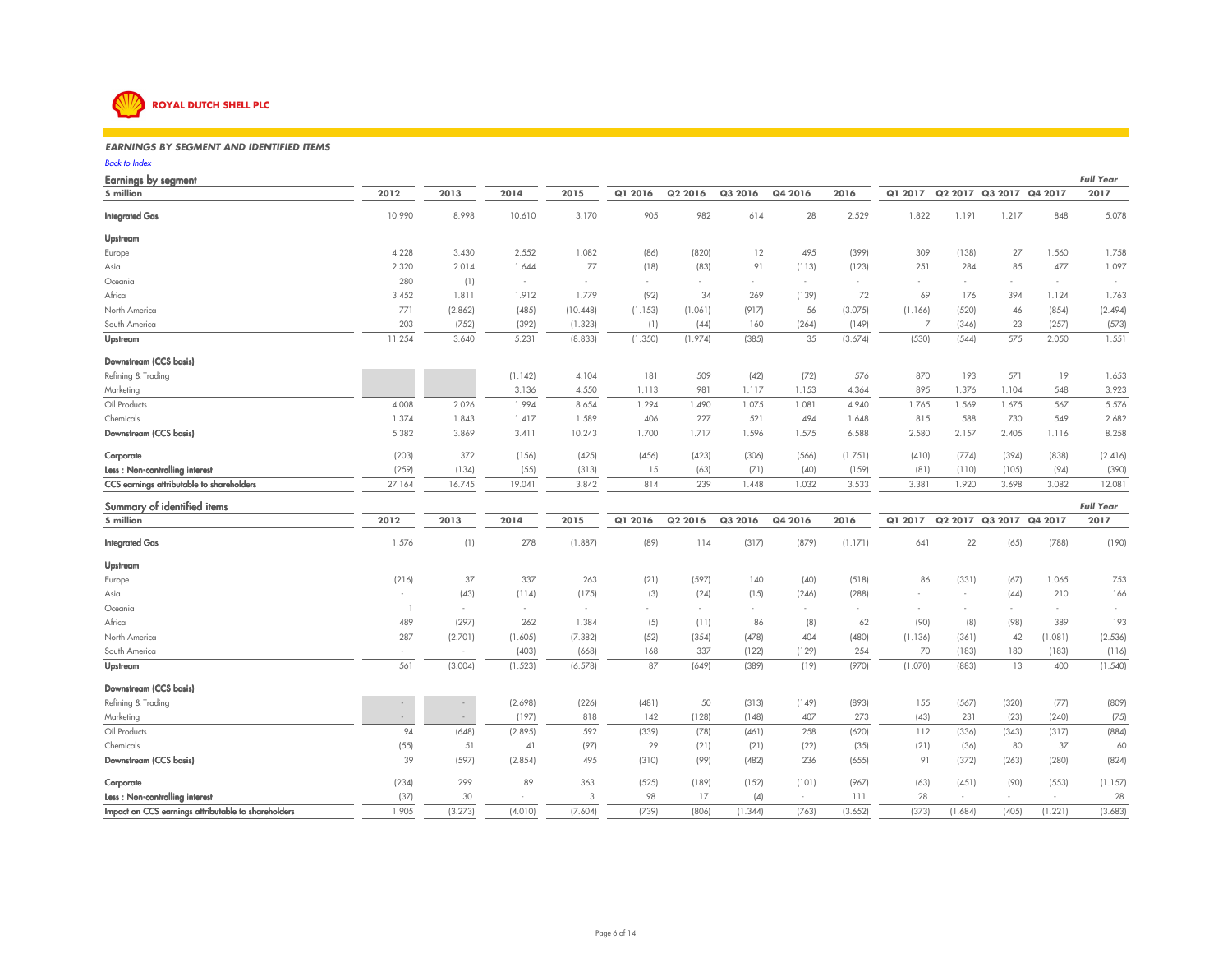| Earnings by segment excluding identified items                   |        |        |                          |         |         |         |          |         |         |         |       |                         |       | <b>Full Year</b> |
|------------------------------------------------------------------|--------|--------|--------------------------|---------|---------|---------|----------|---------|---------|---------|-------|-------------------------|-------|------------------|
| \$ million                                                       | 2012   | 2013   | 2014                     | 2015    | Q1 2016 | Q2 2016 | Q3 2016  | Q4 2016 | 2016    | Q1 2017 |       | Q2 2017 Q3 2017 Q4 2017 |       | 2017             |
| <b>Integrated Gas</b>                                            | 9.414  | 8.999  | 10.332                   | 5.057   | 994     | 868     | 931      | 907     | 3.700   | 1.181   | 1.169 | 1.282                   | 1.636 | 5.268            |
| Upstream                                                         |        |        |                          |         |         |         |          |         |         |         |       |                         |       |                  |
| Europe                                                           | 4.444  | 3.393  | 2.215                    | 819     | (65)    | (223)   | (128)    | 535     | 119     | 223     | 193   | 94                      | 495   | 1.005            |
| Asia                                                             | 2.320  | 2.057  | 1.758                    | 252     | (15)    | (59)    | 106      | 133     | 165     | 251     | 284   | 129                     | 267   | 931              |
| Oceania                                                          | 279    | (1)    | $\overline{\phantom{a}}$ | $\sim$  |         |         |          | ٠       |         | $\sim$  |       | $\sim$                  |       |                  |
| Africa                                                           | 2.963  | 2.108  | 1.650                    | 395     | (87)    | 45      | 183      | (131)   | 10      | 159     | 184   | 492                     | 735   | 1.570            |
| North America                                                    | 484    | (161)  | 1.120                    | (3.066) | (1.101) | (707)   | (439)    | (348)   | (2.595) | (30)    | (159) |                         | 227   | 42               |
| South America                                                    | 203    | (752)  | 11                       | (655)   | (169)   | (381)   | 282      | (135)   | (403)   | (63)    | (163) | (157)                   | (74)  | (457)            |
| Upstream                                                         | 10.693 | 6.644  | 6.754                    | (2.255) | (1.437) | (1.325) | $\Delta$ | 54      | (2.704) | 540     | 339   | 562                     | 1.650 | 3.091            |
| Downstream (CCS basis)                                           |        |        |                          |         |         |         |          |         |         |         |       |                         |       |                  |
| Refining & Trading                                               |        |        | 1.556                    | 4.330   | 662     | 459     | 271      | 77      | 1.469   | 715     | 760   | 891                     | 96    | 2.462            |
| Marketing                                                        |        |        | 3.333                    | 3.732   | 971     | 1.109   | 1.265    | 746     | 4.091   | 938     | 1.145 | 1.127                   | 788   | 3.998            |
| Oil Products                                                     | 3.914  | 2.674  | 4.889                    | 8.062   | 1.633   | 1.568   | 1.536    | 823     | 5.560   | 1.653   | 1.905 | 2.018                   | 884   | 6.460            |
| Chemicals                                                        | 1.429  | 1.792  | 1.376                    | 1.686   | 377     | 248     | 542      | 516     | 1.683   | 836     | 624   | 650                     | 512   | 2.622            |
| Downstream (CCS basis)                                           | 5.343  | 4.466  | 6.265                    | 9.748   | 2.010   | 1.816   | 2.078    | 1.339   | 7.243   | 2.489   | 2.529 | 2.668                   | 1.396 | 9.082            |
| Corporate                                                        | 31     | 73     | (245)                    | (788)   | 69      | (234)   | (154)    | (465)   | (784)   | (347)   | (323) | (304)                   | (285) | (1.259)          |
| Less: Non-controlling interest                                   | (222)  | (164)  | (55)                     | (316)   | (83)    | (80)    | (67)     | (40)    | (270)   | (109)   | (110) | (105)                   | (94)  | (418)            |
| CCS earnings attributable to shareholders excl. identified items | 25.259 | 20.018 | 23.051                   | 11.446  | 1.553   | 1.045   | 2.792    | 1.795   | 7.185   | 3.754   | 3.604 | 4.103                   | 4.303 | 15.764           |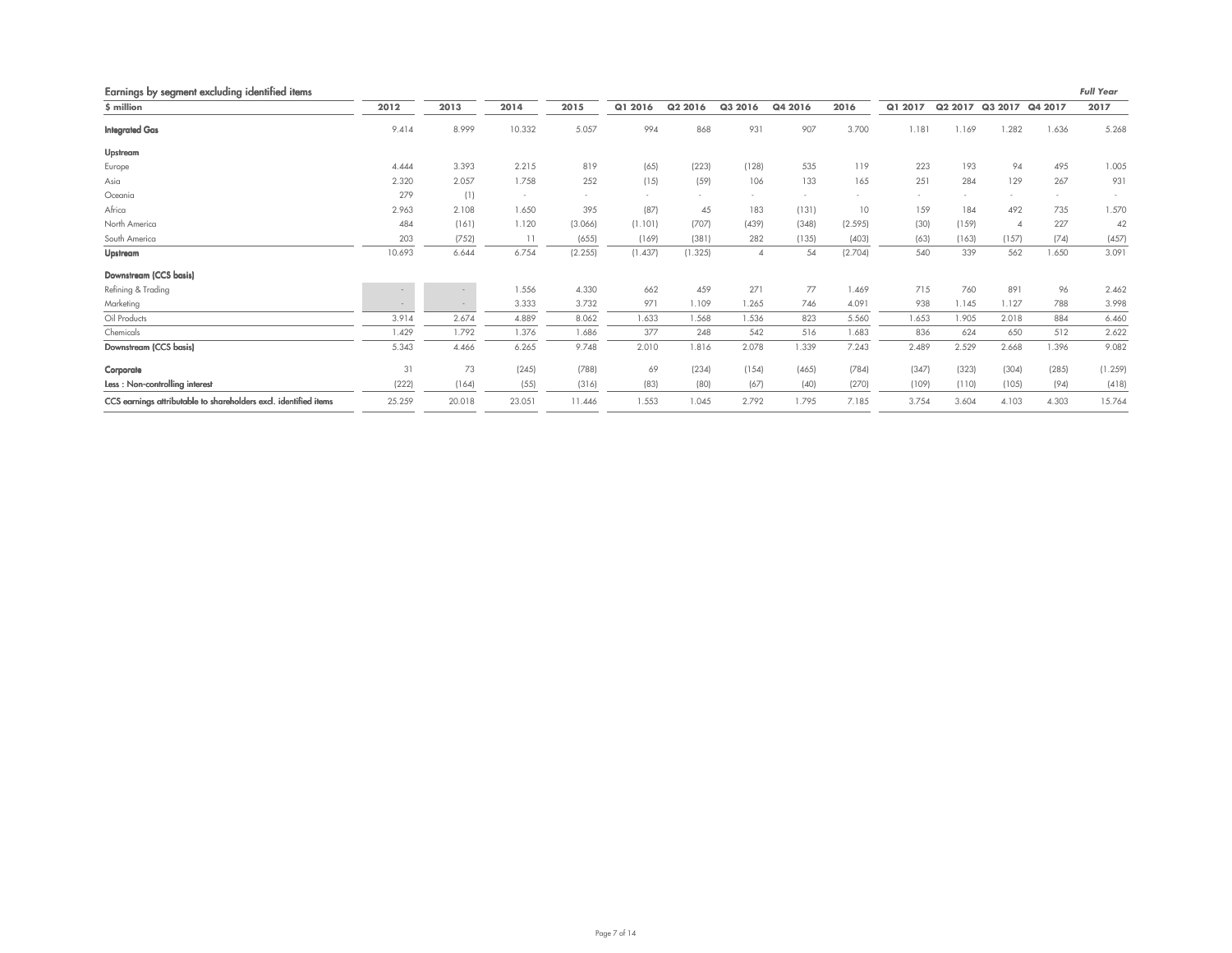

#### *CAPITAL INVESTMENT AND DIVESTMENTS* $\mathcal{S}$

*Back to Index*

|                                                               |         |                |        |         |                |                |                |                |        |         |                     |                 |        | <b>Full Year</b> |
|---------------------------------------------------------------|---------|----------------|--------|---------|----------------|----------------|----------------|----------------|--------|---------|---------------------|-----------------|--------|------------------|
| \$ million                                                    | 2012    | 2013           | 2014   | 2015    | Q1 2016        | Q2 2016        | Q3 2016        | Q4 2016        | 2016   | Q1 2017 | Q <sub>2</sub> 2017 | Q3 2017 Q4 2017 |        | 2017             |
| Capital expenditure:                                          |         |                |        |         |                |                |                |                |        |         |                     |                 |        |                  |
| <b>Integrated Gas</b>                                         | 5.560   | 10.517         | 6.054  | 4.580   | 989            | 1.095          | 896            | 1.014          | 3.994  | 812     | 801                 | 1.156           | 746    | 3.515            |
| Upstream                                                      |         |                |        |         |                |                |                |                |        |         |                     |                 |        |                  |
| Europe                                                        | 2.914   | 4.193          | 3.420  | 2.729   | 588            | 640            | 513            | 457            | 2.198  | 341     | 348                 | 332             | 355    | 1.376            |
| Asia                                                          | 3.125   | 2.983          | 2.733  | 2.272   | 483            | 458            | 438            | 245            | 1.624  | 213     | 272                 | 65              | 223    | 773              |
| Oceania                                                       | 127     | $\overline{1}$ | $\sim$ | $\sim$  | $\sim$         |                | $\sim$         | $\sim$         | $\sim$ | $\sim$  | $\sim$              | $\sim$          | ×.     |                  |
| Africa                                                        | 1.965   | 2.473          | 2.452  | 2.441   | 443            | 337            | 207            | 155            | 1.142  | 151     | 130                 | 121             | 223    | 625              |
| North America                                                 | 14.204  | 11.065         | 10.512 | 8.507   | 1.444          | 1.357          | 1.399          | 1.482          | 5.682  | 1.364   | 2.241               | 1.572           | 1.774  | 6.951            |
| South America                                                 | 730     | 3.230          | 847    | 457     | 423            | 500            | 536            | 605            | 2.064  | 429     | 454                 | 317             | 464    | 1.664            |
| Total                                                         | 23.065  | 23.945         | 19.964 | 16.406  | 3.381          | 3.292          | 3.093          | 2.944          | 12.710 | 2.498   | 3.445               | 2.407           | 3.039  | 11.389           |
| Downstream                                                    |         |                |        |         |                |                |                |                |        |         |                     |                 |        |                  |
| Oil Products                                                  | 3.558   | 4.110          | 3.718  | 3.231   | 521            | 850            | 815            | 1.136          | 3.322  | 488     | 820                 | 862             | 1.302  | 3.472            |
| Chemicals                                                     | 875     | 1.193          | 1.802  | 1.757   | 412            | 517            | 469            | 589            | 1.987  | 493     | 578                 | 548             | 735    | 2.354            |
| Total                                                         | 4.433   | 5.303          | 5.520  | 4.988   | 933            | 1.367          | 1.284          | 1.725          | 5.309  | 981     | 1.398               | 1.410           | 2.037  | 5.826            |
| Corporate                                                     | 126     | 210            | 138    | 157     | 21             | 42             | 9              | 31             | 103    | 15      | 16                  | 45              | 39     | 115              |
| <b>Total capital expenditure</b>                              | 33.184  | 39.975         | 31.676 | 26.131  | 5.324          | 5.796          | 5.282          | 5.714          | 22.116 | 4.306   | 5.660               | 5.018           | 5.861  | 20.845           |
| Capital investment related to the acquisition of BG Group plc | ÷       | $\sim$         | $\sim$ | $\sim$  | 52.904         | $\sim$         | $\sim$         | $\sim$         | 52.904 | $\sim$  | $\sim$              | $\sim$          | ×.     | $\sim$           |
| Exploration expense                                           | 2.114   | 2.506          | 2.244  | 2.948   | 224            | 336            | 298            | 416            | 1.274  | 157     | 231                 | 280             | 380    | 1.048            |
| Leases and other adjustments <sup>2</sup>                     | (1.565) | 2.022          | 1.993  | (1.114) | 191            | (64)           | 1.870          | 256            | 2.253  | 63      | 718                 | 402             | 335    | 1.518            |
| New equity in joint ventures and associates                   | 2.410   | 856            | 523    | 61      | 38             | 209            | 92             | 529            | 868    | 76      | 106                 | 66              | 287    | 535              |
| New loans to joint ventures and associates                    | 618     | 682            | 903    | 835     | 294            | $\overline{7}$ | 163            | (2)            | 462    | 118     | 51                  | (24)            | (85)   | 60               |
| Total capital investment*                                     | 36.761  | 46.041         | 37.339 | 28.861  | 58.975         | 6.284          | 7.705          | 6.913          | 79.877 | 4.720   | 6.766               | 5.742           | 6.778  | 24.006           |
| Comprising:                                                   |         |                |        |         |                |                |                |                |        |         |                     |                 |        |                  |
| Integrated Gas                                                | 6.077   | 11.822         | 9.124  | 5.178   | 22.824         | 1.153          | 1.092          | 1.145          | 26.214 | 805     | 831                 | 1.148           | 1.043  | 3.827            |
| Upstream                                                      | 25.102  | 28.481         | 22.169 | 18.349  | 35.038         | 3.700          | 5.279          | 3.490          | 47.507 | 2.854   | 4.504               | 2.805           | 3.485  | 13.648           |
| Oil Products                                                  | 4.578   | 4.334          | 4.091  | 3.352   | 680            | 872            | 847            | 1.196          | 3.595  | 552     | 844                 | 1.196           | 1.360  | 3.952            |
| Chemicals                                                     | 876     | 1.194          | 1.819  | 1.767   | 412            | 517            | 478            | 1.055          | 2.462  | 494     | 575                 | 547             | 848    | 2.464            |
| Downstream                                                    | 5.454   | 5.528          | 5.910  | 5.119   | 1.092          | 1.389          | 1.325          | 2.251          | 6.057  | 1.046   | 1.419               | 1.743           | 2.208  | 6.416            |
| Corporate                                                     | 128     | 210            | 136    | 215     | 21             | 42             | 9              | 27             | 99     | 15      | 12                  | 46              | 42     | 115              |
| Total                                                         | 36.761  | 46.041         | 37.339 | 28.861  | 58.975         | 6.284          | 7.705          | 6.913          | 79.877 | 4.720   | 6.766               | 5.742           | 6.778  | 24.006           |
| Divestments <sup>3</sup>                                      |         |                |        |         |                |                |                |                |        |         |                     |                 |        |                  |
| Integrated Gas                                                | 1.596   | 567            | 4.819  | 269     | 16             | 269            | 20             | 47             | 352    | 12      | 22                  | 22              | 3.021  | 3.077            |
| Upstream                                                      | 4.263   | 519            | 5.770  | 2.478   | 38             | 42             | 166            | 1.480          | 1.726  | 17      | 8.084               | 187             | 3.254  | 11.542           |
| Oil Products                                                  | 1.089   | 586            | 4.360  | 2.279   | 423            | 691            | 20             | 1.746          | 2.880  | $\sim$  | 1.336               | 357             | 199    | 1.892            |
| Chemicals                                                     | 90      | 57             | 50     | 3       | $\overline{4}$ |                | $\overline{4}$ | $\overline{1}$ | 9      |         | 12                  | 799             | $\sim$ | 811              |
| Downstream                                                    | 1.179   | 643            | 4.410  | 2.282   | 427            | 691            | 24             | 1.747          | 2.889  | $\sim$  | 1.348               | 1.156           | 199    | 2.703            |
| Corporate                                                     | (80)    | $\circ$        | 20     | 511     | $\Delta$       |                | 9              | $\Delta$       | 17     |         | 18                  | $\sim$          | $\sim$ | 18               |
| Total                                                         | 6.958   | 1.738          | 15.019 | 5.540   | 485            | 1.002          | 219            | 3.278          | 4.984  | 29      | 9.472               | 1.365           | 6.474  | 17.340           |

<sup>1</sup> Represents the exploration expense presented in the Statement of Income, less exploration wells written off.

<sup>2</sup> Includes finance leases and other adjustments related to timing differences between the recognition of assets and associated underlying cash flows.

<sup>3</sup> Comprises proceeds from sale of property, plant and equipment and businesses, joint ventures and associates, and other Integrated Gas, Upstream and Downstream investments, reported in "Cash flow from investing activiti an accruals basis and for any share consideration received or contingent consideration recognised upon divestment, as well as the proceeds from sale of interests in entities while retaining control (for example, proceeds f Comparative information for Q4 2016 and full year 2016 has been adjusted.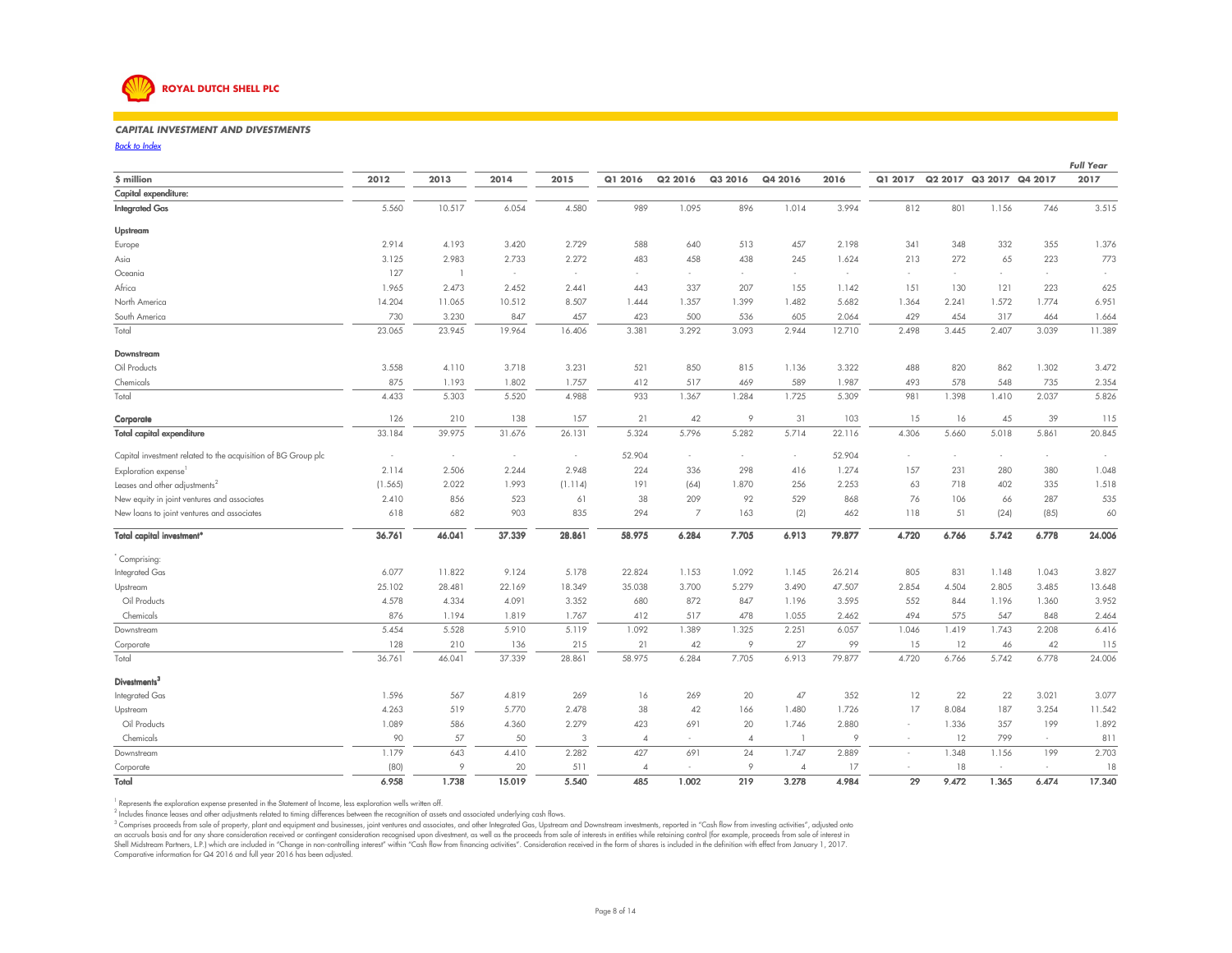

#### *ADDITIONAL SEGMENTAL INFORMATION* $73$  73  $-$

*Back to Index* $\mathbf{x}$ 

|                                                           |         |         |         |         |        |        |         |         |         |         |         |         |         |         |         |         |         | <b>Full Year</b> |
|-----------------------------------------------------------|---------|---------|---------|---------|--------|--------|---------|---------|---------|---------|---------|---------|---------|---------|---------|---------|---------|------------------|
| \$ million                                                | Q1 2012 | Q2 2012 | Q3 2012 | Q4 2012 | 2012   | 2013   | 2014    | 2015    | Q1 2016 | Q2 2016 | Q3 2016 | Q4 2016 | 2016    | Q1 2017 | Q2 2017 | Q3 2017 | Q4 2017 | 2017             |
| <b>Integrated Gas</b>                                     |         |         |         |         |        |        |         |         |         |         |         |         |         |         |         |         |         |                  |
| Segment earnings                                          | 2.427   | 2.621   | 2.776   | 3.166   | 10.990 | 8.998  | 10.610  | 3.170   | 905     | 982     | 614     | 28      | 2.529   | 1.822   | 1.191   | 1.217   | 848     | 5.078            |
| Including:                                                |         |         |         |         |        |        |         |         |         |         |         |         |         |         |         |         |         |                  |
| - Exploration                                             | 30      | 31      | 39      | 55      | 155    | 1.457  | 1.439   | 1.290   | 101     | 63      | 155     | 175     | 494     | 19      | 30      | 35      | 57      | 4                |
| - Depreciation, depletion and amortisation                | 288     | 277     | 271     | 325     | 1.161  | 2.176  | 2.661   | 2.596   | 819     | 1.059   | 1.296   | 1.335   | 4.509   | 1.043   | 1.130   | 1.577   | 1.215   | 4.965            |
| Share of profit/(loss) of joint ventures and associates   | 1.250   | 1.171   | 1.237   | 1.061   | 4.719  | 4.270  | 4.324   | 1.469   | 216     | 261     | 219     | 420     | 1.116   | 420     | 438     | 458     | 398     | 1.714            |
| - Production and manufacturing expenses                   | 497     | 494     | 524     | 645     | 2.160  | 3.314  | 3.538   | 3.102   | 1.311   | 1.543   | 1.577   | 1.355   | 5.786   | 1.262   | 1.274   | 1.326   | 1.258   | 5.120            |
| Selling, distribution and administrative expenses         | 27      | (5)     | 8       | 35      | 65     | 692    | 607     | 546     | 206     | 204     | 86      | 88      | 584     | 56      | 64      | 78      | 39      | 237              |
| Cash flow from operating activities                       | 2.203   | 2.971   | 3.137   | 2.619   | 10.930 | 12.273 | 12.689  | 7.728   | 2.657   | 2.730   | 1.326   | 2.419   | 9.132   | 1.951   | 1.951   | 1.742   | 823     | 6.467            |
| Of which: Working capital movements                       | 15      | (721)   | 350     | (554)   | (910)  | 488    | (2.324) | (444)   | 1.628   | 2.043   | (789)   | (40)    | 2.842   | (590)   | (133)   | (532)   | (894)   | (2.149)          |
| Capital employed                                          | 44.637  | 44.872  | 45.464  | 47.561  | 47.561 | 60.657 | 62.127  | 62.481  | 90.916  | 87.785  | 88.116  | 86.631  | 86.631  | 88.304  | 89.089  | 89.920  | 87.462  | 87.462           |
| Upstream                                                  |         |         |         |         |        |        |         |         |         |         |         |         |         |         |         |         |         |                  |
| Segment earnings                                          | 4.296   | 2.087   | 1.835   | 3.036   | 11.254 | 3.640  | 5.231   | (8.833) | (1.350) | (1.974) | (385)   | 35      | (3.674) | (530)   | (544)   | 575     | 2.050   | 1.551            |
| Including:                                                |         |         |         |         |        |        |         |         |         |         |         |         |         |         |         |         |         |                  |
| - Exploration                                             | 332     | 831     | 674     | 1.112   | 2.949  | 3.821  | 2.785   | 4.429   | 356     | 472     | 393     | 393     | 1.614   | 424     | 225     | 291     | 864     | 1.804            |
| - Depreciation, depletion and amortisation                | 2.325   | 2.440   | 2.783   | 2.678   | 10.226 | 14.773 | 15.207  | 20.405  | 4.370   | 4.207   | 3.920   | 4.282   | 16.779  | 5.879   | 4.062   | 3.851   | 3.511   | 17.303           |
| Share of profit/(loss) of joint ventures and associates   | 1.036   | 701     | 621     | 924     | 3.282  | 1.850  | 1.178   | 493     | 170     | 22      | 47      | (17)    | 222     | 218     | 103     | 80      | 222     | 623              |
| - Production and manufacturing expenses                   | 3.183   | 3.460   | 3.432   | 4.119   | 14.194 | 15.157 | 16.555  | 14.914  | 3.201   | 4.226   | 2.975   | 2.994   | 13.396  | 3.266   | 3.320   | 2.716   | 2.817   | 12.119           |
| Selling, distribution and administrative expenses         | 423     | 254     | 311     | 158     | 1.146  | 502    | 448     | 464     | 167     | 185     | 175     | 29      | 556     | 67      | (29)    | (4)     | (29)    | 5                |
| Cash flow from operating activities                       | 6.585   | 6.859   | 5.141   | 3.546   | 22.131 | 17.841 | 19.150  | 5.453   | 448     | (297)   | 3.607   | 3.904   | 7.662   | 3.849   | 4.501   | 4.222   | 3.765   | 16.337           |
| Of which: Working capital movements                       | (599)   | 1.661   | 239     | (281)   | 1.020  | 824    | 854     | 408     | (1.534) | (455)   | (137)   | (707)   | (2.833) | (803)   | 673     | (627)   | 275     | (482)            |
| Capital employed                                          | 79.971  | 79.100  | 83.376  | 87.413  | 87.413 | 93.135 | 88.692  | 84.727  | 128.941 | 128.302 | 129.669 | 128.782 | 128.782 | 128.229 | 122.024 | 121.340 | 119.253 | 119.253          |
| Downstream                                                |         |         |         |         |        |        |         |         |         |         |         |         |         |         |         |         |         |                  |
| Segment CCS earnings                                      | 1.320   | 1.360   | 1.601   | 1.101   | 5.382  | 3.869  | 3.411   | 10.243  | 1.700   | 1.717   | 1.596   | 1.575   | 6.588   | 2.580   | 2.157   | 2.405   | 1.116   | 8.258            |
| Including:                                                |         |         |         |         |        |        |         |         |         |         |         |         |         |         |         |         |         |                  |
| - Depreciation, depletion and amortisation                | 753     | 751     | 786     | 793     | 3.083  | 4.421  | 6.619   | 3.667   | 953     | 826     | 965     | 937     | 3.681   | 899     | 969     | 958     | 1.051   | 3.877            |
| - Share of profit/(loss) of joint ventures and associates | 472     | 123     | 377     | 382     | 1.354  | 1.525  | 1.693   | 2.215   | 507     | 547     | 632     | 558     | 2.244   | 567     | 448     | 519     | 422     | 1.956            |
| - Production and manufacturing expenses                   | 2.237   | 2.353   | 2.478   | 2.471   | 9.539  | 9.807  | 9.845   | 9.994   | 2.219   | 2.273   | 2.407   | 2.309   | 9.208   | 2.133   | 2.350   | 2.511   | 2.525   | 9.519            |
| - Selling, distribution and administrative expenses       | 3.154   | 3.103   | 3.226   | 3.377   | 12.860 | 13.114 | 12.489  | 10.531  | 2.298   | 2.670   | 2.476   | 2.673   | 10.117  | 2.220   | 2.269   | 2.516   | 2.784   | 9.789            |
| Cash flow from operating activities                       | 3.208   | 3.265   | 335     | 4.303   | 11.111 | 7.903  | 11.292  | 14.076  | (1.434) | 571     | 2.133   | 2.286   | 3.556   | 3.705   | 5.126   | 949     | 2.649   | 12.429           |
| Of which: Working capital movements                       | 591     | 2.846   | (3.170) | 2.816   | 3.083  | 400    | 6.777   | 3.457   | (3.582) | (3.415) | 941     | (216)   | (6.272) | (221)   | 1.744   | (1.446) | (402)   | (325)            |
| Capital employed                                          | 65.559  | 61.211  | 66.162  | 62.426  | 62.426 | 64.507 | 48.925  | 46.280  | 49.173  | 52.376  | 51.640  | 52.672  | 52.672  | 54.835  | 52.500  | 55.947  | 56.431  | 56.431           |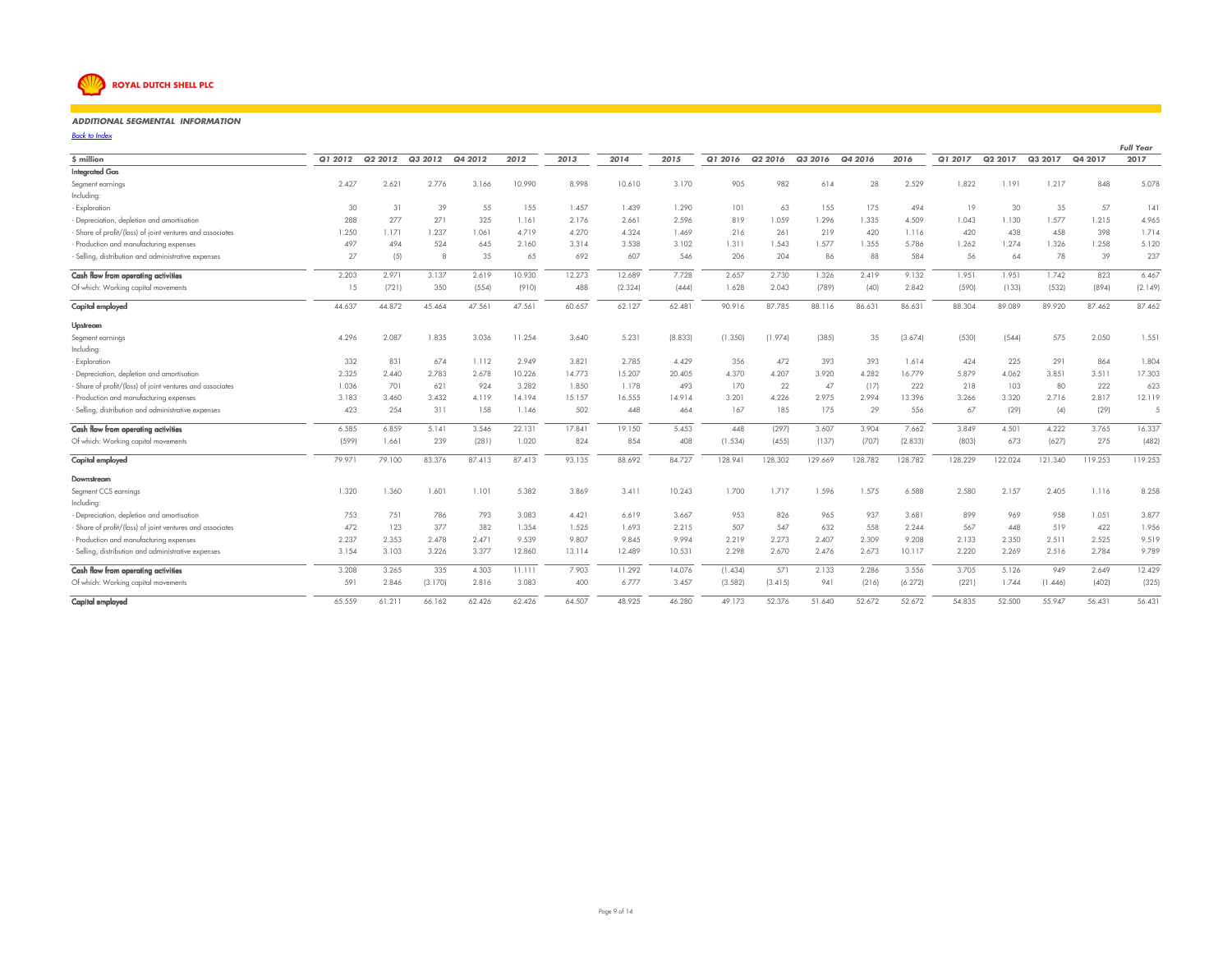| \$ million                                                            | Q1 2012 | Q2 2012 | Q3 2012 | Q4 2012 | 2012    | 2013    | 2014    | 2015    | Q1 2016 | Q2 2016 | Q3 2016 | Q4 2016 | 2016    | Q1 2017 | Q2 2017 | Q3 2017 | Q4 2017 | 2017    |
|-----------------------------------------------------------------------|---------|---------|---------|---------|---------|---------|---------|---------|---------|---------|---------|---------|---------|---------|---------|---------|---------|---------|
| Corporate                                                             |         |         |         |         |         |         |         |         |         |         |         |         |         |         |         |         |         |         |
| Segment earnings                                                      | (264)   | (36)    | 15      | 82      | (203)   | 372     | (156)   | (425)   | (456)   | (423)   | (306)   | (566)   | (1.751) | (410)   | (774)   | (394)   | (838)   | (2.416) |
| Comprising:                                                           |         |         |         |         |         |         |         |         |         |         |         |         |         |         |         |         |         |         |
| Net interest and investment income/(expense)                          | (388)   | (221)   | (239)   | (153)   | (1.001) | (832)   | (913)   | (995)   | (88)    | (403)   | (589)   | (744)   | (1.824) | (742)   | (525)   | (543)   | (603)   | (2.413) |
| Foreign exchange gains/(losses)                                       | 185     | (107)   | 77      | 14      | 169     | (189)   | (263)   | (731)   | 53      | (76)    | 132     | (106)   | З       | 108     | (647)   | 109     | 138     | (292)   |
| Taxation and other                                                    | (61)    | 292     | 177     | 221     | 629     | 1.393   | 1.020   | 1.301   | (421)   | 56      | 151     | 284     | 70      | 224     | 398     | 40      | (373)   | 289     |
| Cash flow from operating activities                                   | 1.443   | 210     | 870     | (555)   | 1.968   | 2.423   | 1.913   | 2.553   | (1.010) | (712)   | 1.426   | 561     | 265     |         | (293)   | 669     | 38      | 417     |
| Of which: Working capital movements                                   | 763     | 50      | 372     | (987)   | 198     | 1.276   | 1.098   | 2.100   | (421)   | (647)   | 727     | 315     | (26)    | (214)   | (26)    | 138     | (100)   | (202)   |
| Capital employed                                                      | 12.490  | 14.948  | 15.341  | 16.536  | 16.536  | 7.411   | 18.582  | 29.012  | 9.857   | 14.372  | 17.133  | 12.903  | 12.903  | 13.014  | 22.991  | 19.682  | 20.331  | 20.331  |
| Royal Dutch Shell                                                     |         |         |         |         |         |         |         |         |         |         |         |         |         |         |         |         |         |         |
| CCS earnings                                                          | 7.779   | 6.032   | 6.227   | 7.385   | 27.423  | 16.879  | 19.096  | 4.155   | 799     | 302     | 1.519   | 1.072   | 3.692   | 3.462   | 2.030   | 3.803   | 3.176   | 12.471  |
| Less: Non-controlling interest                                        | (102)   | (48)    | (75)    | (34)    | (259)   | (134)   | (55)    | (313)   | 15      | (63)    | (71)    | (40)    | (159)   | (81)    | (110)   | (105)   | (94)    | (390)   |
| CCS earnings attributable to shareholders                             | 7.677   | 5.984   | 6.152   | 7.351   | 27.164  | 16.745  | 19.041  | 3.842   | 814     | 239     | 1.448   | 1.032   | 3.533   | 3.381   | 1.920   | 3.698   | 3.082   | 12.081  |
| Cash flow from operating activities                                   | 13.439  | 13.305  | 9.483   | 9.913   | 46.140  | 40.440  | 45.044  | 29.810  | 661     | 2.292   | 8.492   | 9.170   | 20.615  | 9.508   | 11.285  | 7.582   | 7.275   | 35.650  |
| Of which: Working capital movements                                   | 770     | 3.836   | (2.209) | 994     | 3.391   | 2.988   | 6.405   | 5.521   | (3.909) | (2.474) | 742     | (648)   | (6.289) | (1.828) | 2.258   | (2.467) | (1.121) | (3.158) |
| Capital employed                                                      | 202.657 | 200.131 | 210.343 | 213.936 | 213.936 | 225.710 | 218.326 | 222.500 | 278.887 | 282.835 | 286.558 | 280.988 | 280.988 | 284.382 | 286.604 | 286.889 | 283.477 | 283.477 |
| <b>ROACE</b>                                                          | 16,1%   | 13,5%   | 13,5%   | 13,6%   | 13,6%   | 7,9%    | 7,1%    | 1,9%    | $-0.4%$ | $-1,4%$ | 3,8%    | 3,0%    | 3,0%    | 4,0%    | 4,0%    | 5,0%    | 5,8%    | 5,8%    |
| ROACE (CCS basis excluding Identified Items)                          | 12,9%   | 12,3%   | 12,0%   | 12,3%   | 12,3%   | 9,1%    | 10,4%   | 5,2%    | 3,8%    | 2,5%    | 2,8%    | 2,9%    | 2,9%    | 3,3%    | 4,2%    | 4,6%    | 5,6%    | 5,6%    |
| Balance sheet gearing ratio (net debt as percentage of total capital) | 10,5%   | 8,6%    | 9,1%    | 9,8%    | 9,8%    | 16,1%   | 12,2%   | 14,0%   | 26,1%   | 28,1%   | 29,2%   | 28,0%   | 28,0%   | 27,2%   | 25,3%   | 25,4%   | 24,8%   | 24,8%   |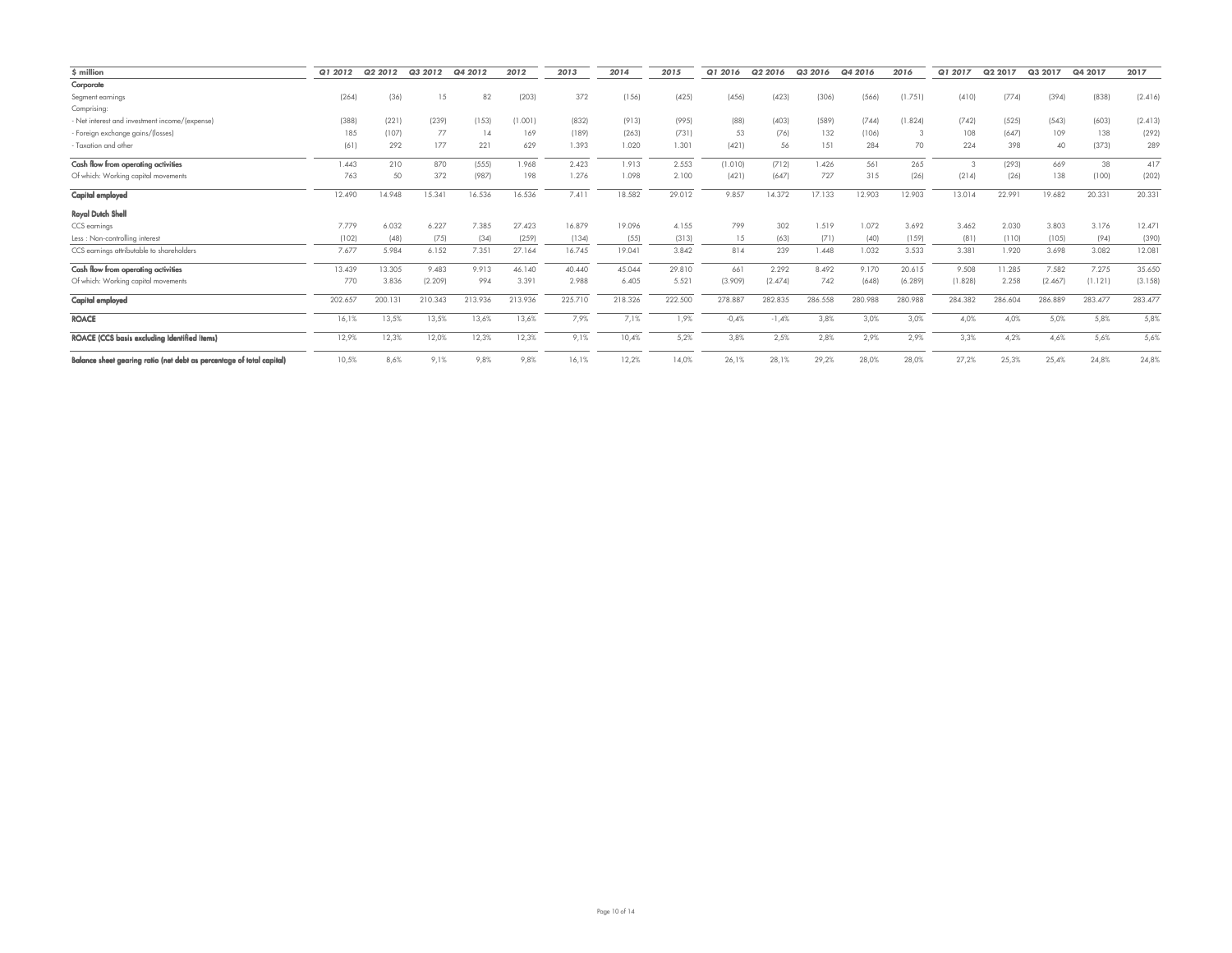

#### *PRICE AND MARGIN INFORMATION (period average)* $\frac{1}{2}$

*Back to Index*

| <b>Back to Index</b>                                       |         |        |         |       |         |         |         |         |       |         |       |                         |       | <b>Full Year</b> |
|------------------------------------------------------------|---------|--------|---------|-------|---------|---------|---------|---------|-------|---------|-------|-------------------------|-------|------------------|
|                                                            | 2012    | 2013   | 2014    | 2015  | Q1 2016 | Q2 2016 | Q3 2016 | Q4 2016 | 2016  | Q1 2017 |       | Q2 2017 Q3 2017 Q4 2017 |       | 2017             |
| OIL & GAS REALISED PRICES                                  |         |        |         |       |         |         |         |         |       |         |       |                         |       |                  |
| Realised liquids prices (\$/bbl)                           |         |        |         |       |         |         |         |         |       |         |       |                         |       |                  |
| Europe                                                     | 108,06  | 105,06 | 94,42   | 49,70 | 31,20   | 41,36   | 39,09   | 41,64   | 38,63 | 50,33   | 45,70 | 49,11                   | 57,45 | 50,47            |
| Asia                                                       | 107,76  | 96,46  | 89,47   | 47,73 | 30,76   | 39,21   | 41,31   | 44,70   | 39,01 | 49,42   | 47,01 | 47,42                   | 55,13 | 49,79            |
| Oceania                                                    | 91,62   | 90,50  | 82,26   | 43,39 | 29,06   | 36,38   | 35,25   | 41,23   | 36,31 | 43,24   | 42,21 | 40,75                   | 54,74 | 45,64            |
| Africa                                                     | 112,45  | 110,14 | 100,55  | 51,80 | 32,04   | 43,73   | 46,77   | 49,40   | 42,73 | 53,61   | 49,86 | 51,75                   | 60,17 | 53,39            |
| North America                                              | 88,79   | 90,23  | 83,54   | 42,12 | 26,33   | 38,55   | 38,27   | 42,69   | 36,44 | 45,22   | 43,10 | 43,75                   | 52,58 | 45,99            |
| South America                                              | 100,01  | 97,17  | 88,68   | 42,38 | 28,49   | 34,72   | 38,40   | 46,93   | 38,58 | 46,93   | 43,81 | 46,17                   | 55,20 | 48,10            |
| Global                                                     | 103,11  | 97,64  | 89,59   | 46,46 | 29,49   | 39,31   | 40,43   | 44,54   | 38,64 | 48,36   | 45,62 | 47,06                   | 55,28 | 49,00            |
| Realised gas prices (\$/thousand scf)                      |         |        |         |       |         |         |         |         |       |         |       |                         |       |                  |
| Europe                                                     | 9,56    | 9,65   | 8,42    | 6,84  | 4,89    | 4,19    | 3,96    | 4,94    | 4,55  | 5,08    | 5,30  | 4,90                    | 5,72  | 5,26             |
| Asia                                                       | 6,70    | 6,50   | 6,81    | 4,60  | 4,23    | 3,34    | 3,81    | 4,10    | 3,87  | 4,44    | 4,40  | 4,60                    | 4,46  | 4,47             |
| Oceania                                                    | 11,14   | 11,55  | 10,49   | 6,80  | 5,48    | 4,97    | 4,91    | 5,53    | 5,23  | 5,84    | 6,13  | 6,42                    | 5,97  | 6,11             |
| Africa                                                     | 2,74    | 2,84   | 2,71    | 2,10  | 2,39    | 2,32    | 2,43    | 2,20    | 2,33  | 2,55    | 2,13  | 2,57                    | 2,53  | 2,44             |
| North America                                              | 2,92    | 3,71   | 4,48    | 2,35  | 1,69    | 1,59    | 2,17    | 2,58    | 2,01  | 2,86    | 2,74  | 2,29                    | 2,29  | 2,54             |
| South America                                              | 2,63    | 2,91   | 2,85    | 2,46  | 1,78    | 1,58    | 1,47    | 2,44    | 1,83  | 2,26    | 2,42  | 1,90                    | 2,73  | 2,29             |
| Global                                                     | 6,71    | 7,08   | 6,66    | 4,85  | 3,89    | 3,21    | 3,42    | 4,03    | 3,65  | 4,29    | 4,22  | 4,15                    | 4,40  | 4,27             |
| OIL AND GAS MARKER INDUSTRY PRICES                         |         |        |         |       |         |         |         |         |       |         |       |                         |       |                  |
| Brent (\$/bbl)                                             | 111,67  | 108,66 | 98,95   | 52,39 | 33,94   | 45,59   | 45,86   | 49,33   | 43,73 | 53,69   | 49,64 | 52,08                   | 61,26 | 54,19            |
| WTI (\$/bbl)                                               | 94,13   | 97,99  | 93,28   | 48,71 | 33,45   | 45,53   | 44,88   | 49,23   | 43,34 | 51,70   | 48,11 | 48,18                   | 55,23 | 50,79            |
| Henry Hub (\$/MMBtu)                                       | 2,76    | 3,70   | 4,35    | 2,60  | 1,98    | 2,09    | 2,84    | 2,94    | 2,46  | 2,97    | 3,04  | 2,93                    | 2,87  | 2,95             |
| UK National Balancing Point (pence/therm)                  | 59,74   | 68,12  | 50,06   | 42,66 | 30,43   | 31,32   | 31,06   | 45,77   | 34,64 | 48,46   | 37,99 | 41,59                   | 52,30 | 45,09            |
| Japan Customs-cleared Crude (\$/bbl)                       | 114,77  | 110,21 | 105,19  | 55,03 | 33,64   | 40,98   | 46,22   | 47,05   | 41,86 | 54,93   | 53,33 | 49,62                   | 56,24 | 53,53            |
| Western Canadian Select (\$/bbl)                           | 72,36   | 73,26  | 73,73   | 36,81 | 21,98   | 33,75   | 31,59   | 35,34   | 30,67 | 38,88   | 38,76 | 38,14                   | 38,69 | 38,62            |
| <b>REFINING &amp; CRACKER INDUSTRY MARGINS<sup>2</sup></b> |         |        |         |       |         |         |         |         |       |         |       |                         |       |                  |
| Refining marker industry gross margins (\$/bbl)            |         |        |         |       |         |         |         |         |       |         |       |                         |       |                  |
| US West Coast margin                                       | 9,43    | 8,70   | 9,50    | 19,41 | 14,56   | 13,89   | 11,72   | 11,44   | 12,91 | 13,41   | 14,26 | 16,76                   | 11,72 | 14,02            |
| US Gulf Coast Coking margin                                | 3,70    | 3,85   | 5,45    | 10,60 | 8,65    | 9,09    | 9,32    | 9,17    | 9,08  | 8,91    | 9,10  | 13,04                   | 8,59  | 9,91             |
| Rotterdam Complex margin                                   | 3,83    | 1,40   | 1,34    | 4,71  | 2,45    | 2,45    | 1,54    | 3,35    | 2,46  | 3,48    | 3,90  | 5,61                    | 4,01  | 4,26             |
| Singapore                                                  | (0, 51) | (0,95) | (0, 11) | 4,71  | 4,12    | 2,09    | 1,95    | 3,16    | 2,82  | 3,24    | 3,52  | 4,71                    | 2,93  | 3,60             |
| Cracker industry margins (\$/tonne)                        |         |        |         |       |         |         |         |         |       |         |       |                         |       |                  |
| US ethane                                                  | 688     | 770    | 798     | 498   | 385     | 447     | 510     | 459     | 450   | 527     | 441   | 437                     | 479   | 471              |
| Western Europe naphtha                                     | 544     | 548    | 613     | 617   | 596     | 588     | 677     | 532     | 598   | 696     | 923   | 713                     | 576   | 727              |
| North East/South East Asia naphtha                         | 107     | 132    | 296     | 463   | 621     | 663     | 756     | 649     | 672   | 919     | 591   | 694                     | 547   | 688              |

<sup>1</sup> Quarter data based on available market information up to the end of the period.<br><sup>2</sup> The refining and cracker industry margins shown above do not represent actual Shell realised margins for the periods.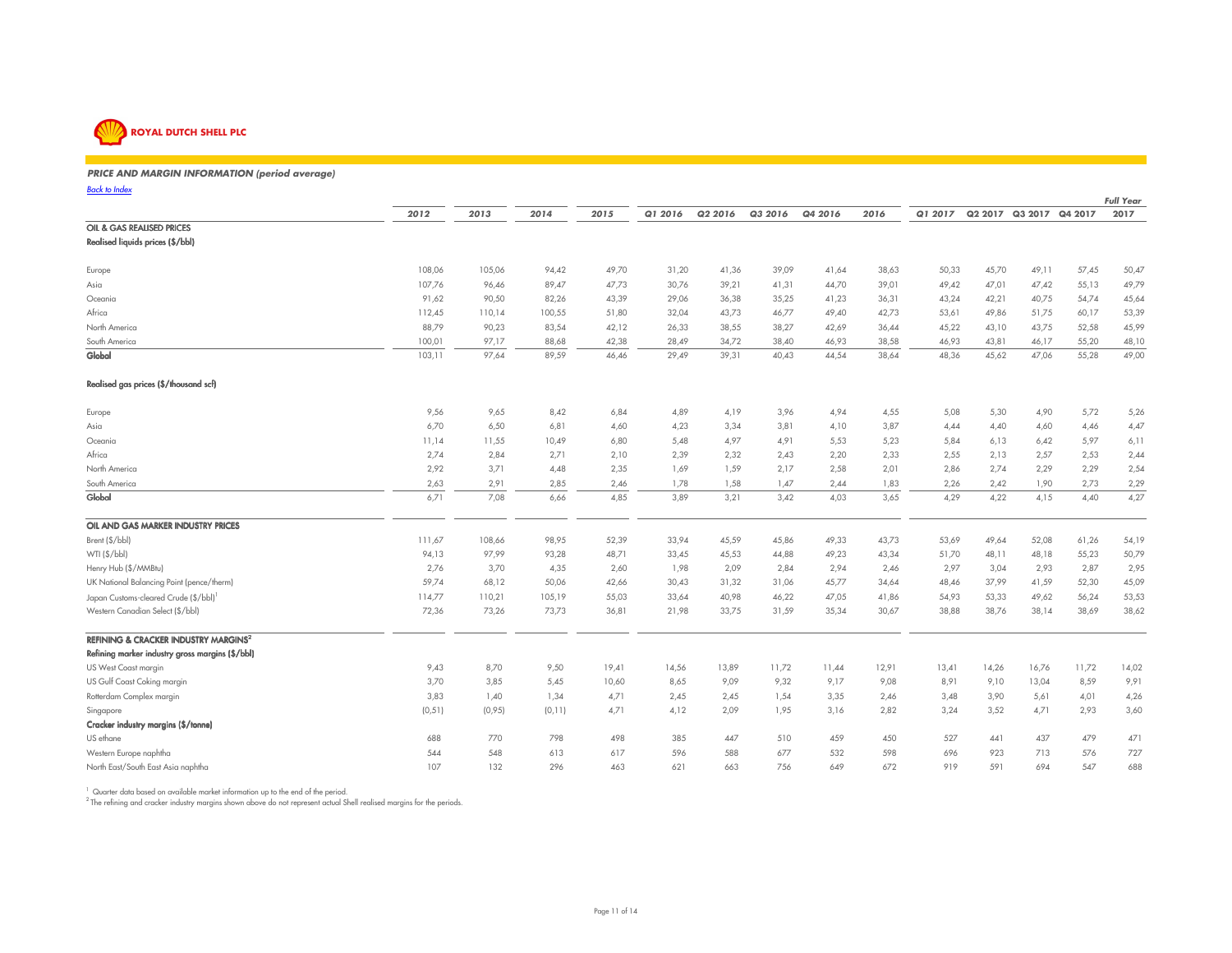

#### *OIL & GAS VOLUMES* $\mathbf{S}$ *Back to IndexFull Year*2017 *<sup>2012</sup> <sup>2013</sup> <sup>2014</sup> <sup>2015</sup> Q1 2016 Q2 2016 Q3 2016 Q4 2016 <sup>2016</sup> Q1 2017* **Q2 2017 Q3 2017 Q4 2017 <sup>2017</sup> Liquids production available for sale** (thousand  $b/d$ ) Europe <sup>219</sup> <sup>178</sup> <sup>173</sup> <sup>180</sup> <sup>222</sup> <sup>224</sup> <sup>231</sup> <sup>274</sup> <sup>238</sup> <sup>269</sup> <sup>237</sup> <sup>262</sup> <sup>228</sup> <sup>249</sup>607 Asia <sup>652</sup> <sup>674</sup> <sup>552</sup> <sup>563</sup> <sup>659</sup> <sup>631</sup> <sup>648</sup> <sup>658</sup> <sup>649</sup> <sup>595</sup> <sup>617</sup> <sup>608</sup> <sup>612</sup> <sup>607</sup>25 Oceania <sup>45</sup> <sup>39</sup> <sup>35</sup> <sup>30</sup> <sup>32</sup> <sup>24</sup> <sup>25</sup> <sup>25</sup> <sup>27</sup> <sup>23</sup> <sup>24</sup> <sup>26</sup> <sup>26</sup> <sup>25</sup>Africa:SPDC<sup>1</sup> - Nigeria <sup>136</sup> <sup>89</sup> <sup>95</sup> <sup>68</sup> <sup>49</sup> <sup>37</sup> <sup>35</sup> <sup>32</sup> <sup>38</sup> <sup>34</sup> <sup>48</sup> <sup>53</sup> <sup>53</sup> <sup>47</sup> Other Africa <sup>154</sup> <sup>127</sup> <sup>144</sup> <sup>169</sup> <sup>192</sup> <sup>193</sup> <sup>194</sup> <sup>197</sup> <sup>194</sup> <sup>159</sup> <sup>167</sup> <sup>172</sup> <sup>137</sup> <sup>159</sup>425 North America <sup>382</sup> <sup>403</sup> <sup>439</sup> <sup>461</sup> <sup>479</sup> <sup>429</sup> <sup>479</sup> <sup>491</sup> <sup>470</sup> <sup>485</sup> <sup>413</sup> <sup>412</sup> <sup>390</sup> <sup>425</sup>313 South America <sup>45</sup> <sup>31</sup> <sup>46</sup> <sup>38</sup> <sup>148</sup> <sup>207</sup> <sup>258</sup> <sup>277</sup> <sup>222</sup> <sup>301</sup> <sup>308</sup> <sup>319</sup> <sup>325</sup> <sup>313</sup>1.825 Total liquids production 1.633 1.541 1.484 1.509 1.781 1.745 1.870 1.954 1.838 1.866 1.814 1.852 1.771 1.825of which: Integrated Gas <sup>138</sup> <sup>224</sup> <sup>221</sup> <sup>204</sup> <sup>224</sup> <sup>219</sup> <sup>225</sup> <sup>222</sup> <sup>223</sup> <sup>169</sup> <sup>188</sup> <sup>226</sup> <sup>229</sup> <sup>203</sup>1.622 Upstream 1.495 1.317 1.263 1.305 1.557 1.526 1.645 1.732 1.615 1.697 1.626 1.626 1.542 1.622 Natural gas production available for sale (million  $\text{scf/d}^2$ ) Europe 3.311 3.367 2.931 2.483 3.283 2.184 2.103 3.240 2.702 3.425 2.021 1.944 2.781 2.5393.254 Asia 2.752 3.033 3.132 3.085 3.543 3.460 3.378 3.497 3.469 2.822 2.957 3.434 3.789 3.2541.815 Oceania <sup>777</sup> <sup>788</sup> <sup>794</sup> <sup>700</sup> 1.245 1.361 1.543 1.462 1.404 1.656 1.778 1.973 1.849 1.815Africa:SPDC<sup>1</sup> - Nigeria <sup>740</sup> <sup>552</sup> <sup>643</sup> <sup>534</sup> <sup>478</sup> <sup>526</sup> <sup>407</sup> <sup>601</sup> <sup>503</sup> <sup>619</sup> <sup>678</sup> <sup>616</sup> <sup>677</sup> <sup>647</sup> Other Africa141 126 148 377 592 575 425 492 448 467 415 409 435 ك 1.400 North America 1.683 1.716 1.577 1.365 1.593 1.527 1.509 1.523 1.538 1.443 1.261 1.417 1.479 1.400578 South America45 4578 34 378 34 34 3578 34 358 376 386 576 489 567 505 522 585 671 534 578 وكسب السياسي المستقبل المستقبل ال 10.668 Total natural gas production 9.449 9.616 9.259 8.380 10.905 10.226 10.004 11.315 10.613 10.935 9.747 10.470 11.518 10.668of which: Integrated Gas 1.961 2.557 2.666 2.469 3.532 3.831 3.982 3.979 3.832 3.317 3.683 4.496 4.364 3.9696.699 Upstream 7.488 7.059 6.593 5.911 7.373 6.395 6.022 7.336 6.781 7.618 6.064 5.974 7.154 6.699 Total production in barrels of oil equivalent (thousand boe/d $^3$ ) Europe <sup>790</sup> <sup>758</sup> <sup>678</sup> <sup>609</sup> <sup>788</sup> <sup>600</sup> <sup>594</sup> <sup>834</sup> <sup>704</sup> <sup>859</sup> <sup>586</sup> <sup>597</sup> <sup>707</sup> <sup>687</sup>1.168 Asia 1.126 1.198 1.093 1.095 1.270 1.228 1.230 1.260 1.247 1.081 1.126 1.200 1.264 1.168338 Oceania <sup>180</sup> <sup>175</sup> <sup>172</sup> <sup>151</sup> <sup>247</sup> <sup>259</sup> <sup>291</sup> <sup>277</sup> <sup>269</sup> <sup>309</sup> <sup>331</sup> <sup>367</sup> <sup>345</sup> <sup>338</sup>Africa:SPDC<sup>1</sup> - Nigeria <sup>263</sup> <sup>184</sup> <sup>205</sup> <sup>160</sup> <sup>132</sup> <sup>128</sup> <sup>105</sup> <sup>136</sup> <sup>125</sup> <sup>141</sup> <sup>165</sup> <sup>159</sup> <sup>170</sup> <sup>159</sup> Other Africa <sup>178</sup> <sup>148</sup> <sup>170</sup> <sup>199</sup> <sup>257</sup> <sup>295</sup> <sup>293</sup> <sup>270</sup> <sup>279</sup> <sup>236</sup> <sup>248</sup> <sup>243</sup> <sup>208</sup> <sup>233</sup>666 North America <sup>672</sup> <sup>699</sup> <sup>710</sup> <sup>696</sup> <sup>753</sup> <sup>692</sup> <sup>740</sup> <sup>754</sup> <sup>734</sup> <sup>734</sup> <sup>631</sup> <sup>657</sup> <sup>645</sup> <sup>666</sup>413 South America <sup>53</sup> <sup>37</sup> <sup>52</sup> <sup>44</sup> <sup>214</sup> <sup>306</sup> <sup>342</sup> <sup>374</sup> <sup>310</sup> <sup>392</sup> <sup>408</sup> <sup>434</sup> <sup>417</sup> <sup>413</sup>3.664 Total production 3.262 3.199 3.080 2.954 3.661 3.508 3.595 3.905 3.668 3.752 3.495 3.657 3.756 3.664of which:Integrated Gas <sup>476</sup> <sup>665</sup> <sup>682</sup> <sup>631</sup> <sup>833</sup> <sup>880</sup> <sup>912</sup> <sup>908</sup> <sup>884</sup> <sup>741</sup> <sup>823</sup> 1.001 <sup>981</sup> <sup>887</sup>2.777 Upstream 2.786 2.534 2.398 2.323 2.828 2.628 2.683 2.997 2.784 3.011 2.672 2.656 2.775 2.777 **LNG liquefaction volumes** (million tonnes) 20,20 19,64 23,97 22,62 7,04 7,57 7,70 8,57 30,88 8,18 8,09 8,45 8,52 33,24LNG sales volumes (million tonnes)

<sup>1</sup> Shell Petroleum Development Nigeria

 $2^{2}$  scf/d = standard cubic feet per day; 1 standard cubic foot = 0.0283 cubic metre.

 $3$  Natural gas converted to oil equivalent at 5.8 million scf/d = thousand boe/d.

LNG 30,57 30,54 39,47 39,24 12,29 14,25 15,23 15,34 57,11 15,84 16,08 16,97 17,15 66,04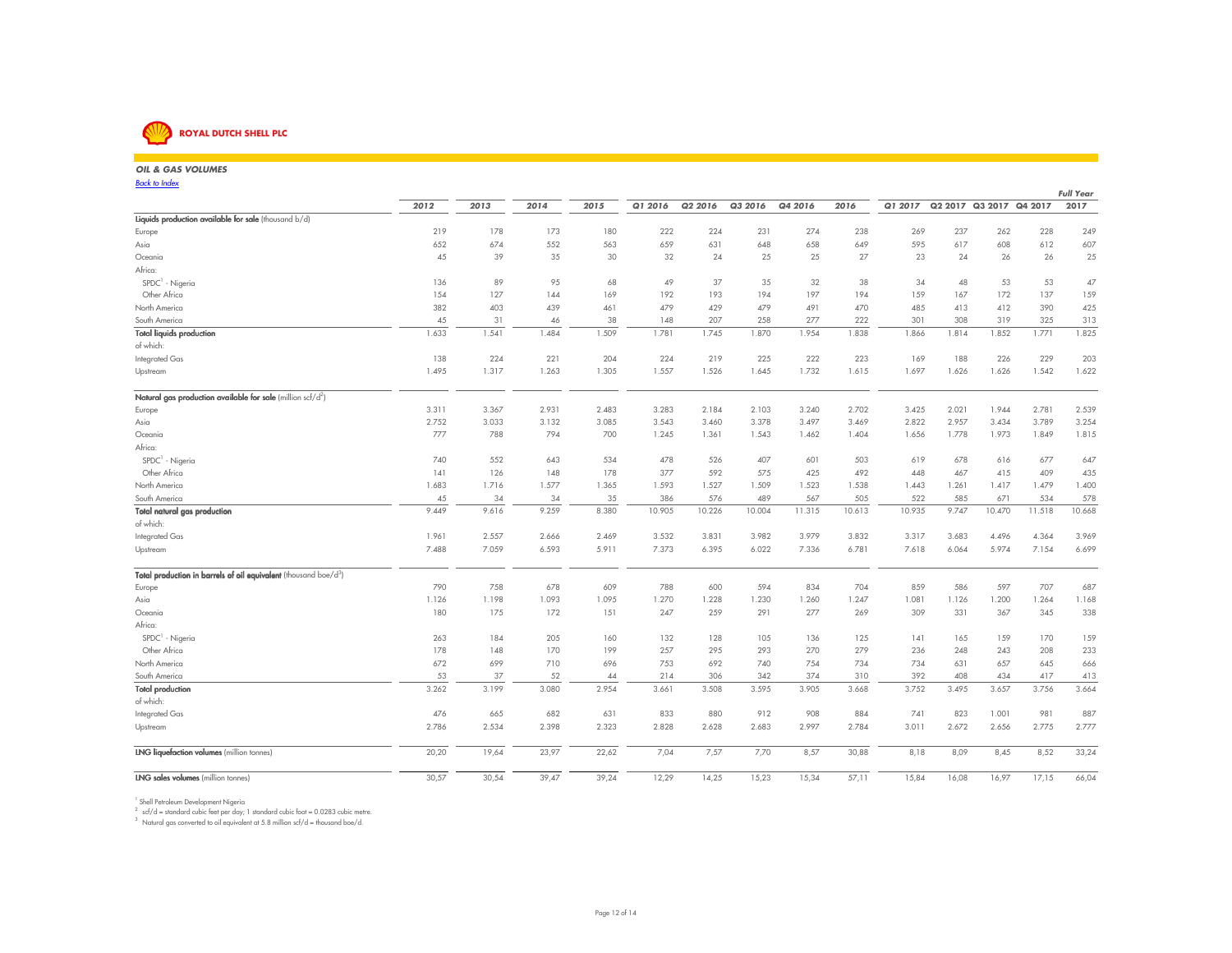

#### *DOWNSTREAM – OPERATIONAL DATA* $80$

*Back to Index* $\frac{8}{8}$ 

|                                                                                |        |        |        |        |         |         |         |         |        |                          |         |         |         | <b>Full Year</b> |
|--------------------------------------------------------------------------------|--------|--------|--------|--------|---------|---------|---------|---------|--------|--------------------------|---------|---------|---------|------------------|
|                                                                                | 2012   | 2013   | 2014   | 2015   | Q1 2016 | Q2 2016 | Q3 2016 | Q4 2016 | 2016   | Q1 2017                  | Q2 2017 | Q3 2017 | Q4 2017 | 2017             |
| Refinery processing intake (thousand b/d)                                      |        |        |        |        |         |         |         |         |        |                          |         |         |         |                  |
| Europe and Africa                                                              | 1.032  | 987    | 1.010  | 959    | 981     | 892     | 1.003   | 974     | 963    | 1.005                    | 978     | 929     | 875     | 946              |
| Asia                                                                           | 520    | 634    | 639    | 627    | 531     | 566     | 599     | 577     | 568    | 579                      | 474     | 535     | 566     | 539              |
| Oceania                                                                        | 150    | 105    | 64     | $\sim$ | $\sim$  | $\sim$  | $\sim$  | $\sim$  | $\sim$ | $\overline{\phantom{a}}$ |         |         | $\sim$  | ٠                |
| North & South America                                                          | 1.117  | 1.189  | 1.190  | 1.219  | 1.133   | 1.190   | 1.210   | 1.147   | 1.170  | 1.046                    | 1.024   | 1.128   | 1.148   | 1.087            |
|                                                                                | 2.819  | 2.915  | 2.903  | 2.805  | 2.645   | 2.648   | 2.812   | 2.698   | 2.701  | 2.630                    | 2.476   | 2.592   | 2.589   | 2.572            |
| Oil sales volumes (thousand b/d)                                               |        |        |        |        |         |         |         |         |        |                          |         |         |         |                  |
| Gasolines                                                                      | 2.076  | 2.021  | 2.104  | 2.144  | 1.974   | 2.086   | 2.134   | 2.080   | 2.069  | 2.165                    | 2.044   | 2.236   | 2.252   | 2.174            |
| Kerosines                                                                      | 734    | 711    | 718    | 729    | 673     | 719     | 764     | 733     | 723    | 717                      | 755     | 750     | 720     | 736              |
| Gas/diesel oils                                                                | 2.112  | 2.122  | 2.055  | 1.953  | 1.839   | 1.924   | 1.958   | 1.841   | 1.890  | 1.930                    | 1.839   | 1.847   | 1.973   | 1.897            |
| Fuel oil                                                                       | 637    | 615    | 569    | 613    | 593     | 591     | 605     | 640     | 607    | 599                      | 664     | 552     | 636     | 613              |
| Other products                                                                 | 676    | 695    | 919    | 993    | 1.146   | 1.275   | 1.186   | 1.170   | 1.194  | 1.097                    | 1.165   | 1.172   | 1.280   | 1.179            |
| Total oil products <sup>*</sup>                                                | 6.235  | 6.164  | 6.365  | 6.432  | 6.225   | 6.595   | 6.647   | 6.464   | 6.483  | 6.508                    | 6.467   | 6.557   | 6.861   | 6.599            |
| *Comprising:                                                                   |        |        |        |        |         |         |         |         |        |                          |         |         |         |                  |
| Europe and Africa                                                              | 2.106  | 2.079  | 1.995  | 1.978  | 1.849   | 1.911   | 2.028   | 1.924   | 1.927  | 1.959                    | 2.070   | 2.014   | 2.040   | 2.021            |
| Asia                                                                           | 1.614  | 1.577  | 1.815  | 1.955  | 1.935   | 2.084   | 2.047   | 2.128   | 2.049  | 2.031                    | 1.987   | 1.975   | 2.070   | 2.016            |
| Oceania                                                                        | 278    | 272    | 174    | 51     | 52      | 53      | 56      | 58      | 55     | 58                       | 37      | $\circ$ | $\circ$ | 23               |
| North & South America                                                          | 2.237  | 2.236  | 2.381  | 2.448  | 2.389   | 2.547   | 2.516   | 2.354   | 2.452  | 2.460                    | 2.373   | 2.568   | 2.751   | 2.539            |
| Chemical sales volumes by main product category <sup>1</sup> (thousand tonnes) |        |        |        |        |         |         |         |         |        |                          |         |         |         |                  |
| <b>Base Chemicals</b>                                                          | 9.695  | 8.907  | 8.758  | 8.355  | 2.305   | 2.515   | 2.620   | 2.471   | 9.911  | 2.599                    | 2.647   | 2.549   | 2.618   | 10.413           |
| Intermediates and Other Chemicals Products                                     | 8.974  | 8.479  | 8.250  | 8.793  | 1.745   | 1.733   | 1.960   | 1.943   | 7.381  | 1.947                    | 1.818   | 1.991   | 2.070   | 7.826            |
| Total chemicals**                                                              | 18.669 | 17.386 | 17.008 | 17.148 | 4.050   | 4.248   | 4.580   | 4.414   | 17.292 | 4.546                    | 4.465   | 4.540   | 4.688   | 18.239           |
| **Comprising:                                                                  |        |        |        |        |         |         |         |         |        |                          |         |         |         |                  |
| Europe and Africa                                                              | 6.451  | 5.751  | 5.349  | 4.973  | 1.415   | 1.472   | 1.510   | 1.368   | 5.765  | 1.554                    | 1.502   | 1.468   | 1.591   | 6.115            |
| Asia                                                                           | 5.662  | 5.255  | 5.121  | 5.895  | 1.113   | 1.129   | 1.419   | 1.466   | 5.127  | 1.389                    | 1.341   | 1.457   | 1.571   | 5.758            |
| Oceania                                                                        | 75     | 62     | 35     | $\sim$ | $\sim$  | $\sim$  | $\sim$  | $\sim$  | $\sim$ |                          |         | $\sim$  | $\sim$  | ÷.               |
| North & South America                                                          | 6.481  | 6.318  | 6.503  | 6.280  | 1.522   | 1.647   | 1.651   | 1.580   | 6.400  | 1.603                    | 1.622   | 1.615   | 1.526   | 6.366            |
| Availability (%)                                                               |        |        |        |        |         |         |         |         |        |                          |         |         |         |                  |
| Refinery                                                                       | 92     | 94     | 93     | 90     | 90      | 89      | 92      | 87      | 90     | 94                       | 91      | 87      | 89      | 91               |
| Petrochemicals manufacturing plant                                             | 91     | 92     | 85     | 85     | 88      | 85      | 93      | 93      | 90     | 93                       | 92      | 88      | 93      | 92               |

<sup>1</sup> Excludes feedstock trading and by-products.